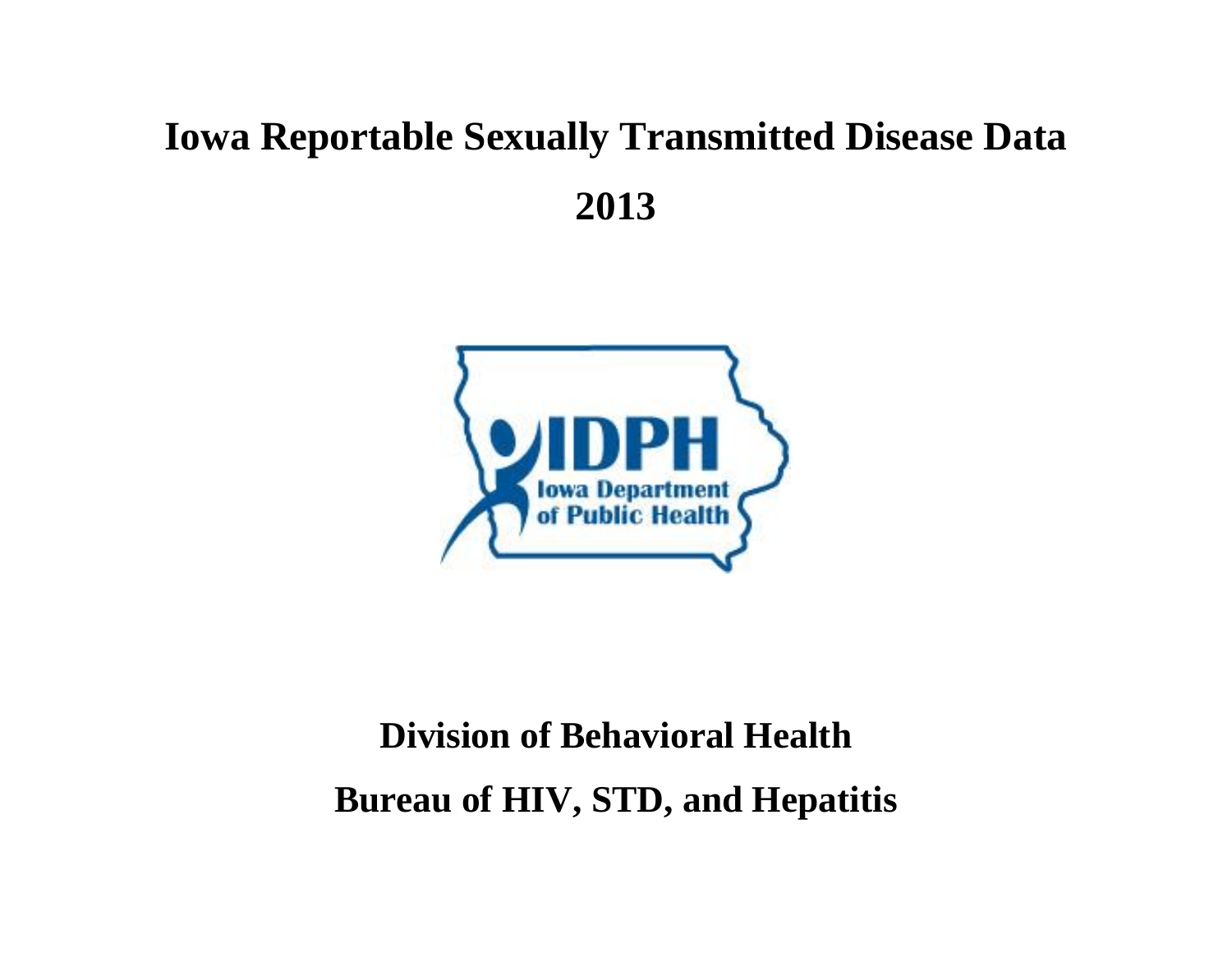## Table of Contents

| Statewide Chlamydia Reports by Age, Race, and Sex                             | Page 1    |
|-------------------------------------------------------------------------------|-----------|
| Statewide Gonorrhea Reports by Age, Race, and Sex                             | Page 2    |
| Statewide Primary and Secondary Syphilis Reports by Age, Race, and Sex        | Page 3    |
| Statewide Early Syphilis Reports by Age, Race, and Sex                        | Page 4    |
| Statewide Total Syphilis Reports by Age, Race, and Sex                        | Page 5    |
| Statewide Totals for Chlamydia, Gonorrhea, and Syphilis by Age, Race, and Sex | Page 6    |
| Statewide Total Reportable STD Reports by Infection and County                | Pages 7-9 |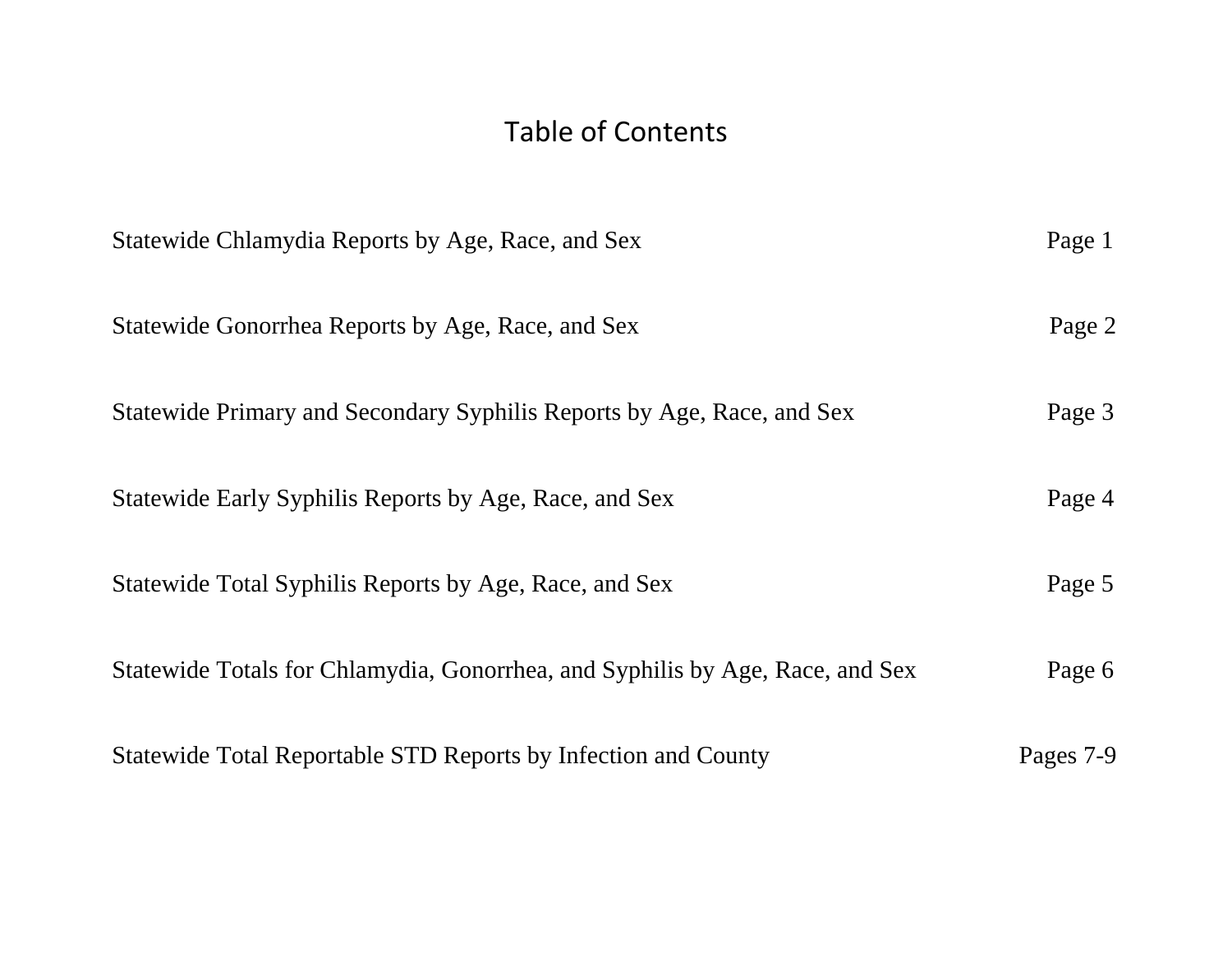|           |                |                |                |              |              |                 |    |                       | 2013 Iowa Chlamydia |                |                |                         |               |                    |                        |              |                |              |          |              |
|-----------|----------------|----------------|----------------|--------------|--------------|-----------------|----|-----------------------|---------------------|----------------|----------------|-------------------------|---------------|--------------------|------------------------|--------------|----------------|--------------|----------|--------------|
| Age       |                |                |                |              |              |                 |    | American Indian       |                     |                |                | <b>Hawaiian Native</b>  |               |                    |                        |              |                | <b>Total</b> |          | <b>Total</b> |
| Group     |                | Asian          |                | <b>Black</b> |              | <b>Hispanic</b> |    | <b>Alaskan Native</b> |                     | White          |                | <b>Pacific Islander</b> |               | <b>Multiracial</b> | <b>Unreported Race</b> |              |                | Male         |          | Female       |
|           | м              |                | М              |              | м            |                 | М  |                       | М                   | Е              | м              |                         | м             | п                  | М                      |              | М              | Rate         |          | Rate         |
| $0 - 4$   | $\Omega$       | $\Omega$       | $\Omega$       |              |              |                 |    | $\mathbf{0}$          |                     | $\sim$         | $\Omega$       | $\Omega$                | $\Omega$      | $\Omega$           | $\Omega$               | $\Omega$     |                |              |          |              |
| $5 - 9$   | $\bf{0}$       | $\Omega$       | $\overline{0}$ |              | $\mathbf{0}$ | $\Omega$        |    | $\mathbf{0}$          | $\overline{0}$      | $\overline{0}$ | 0              | $\overline{0}$          | $\Omega$      | $\overline{0}$     |                        | $\mathbf{0}$ |                |              | $\Omega$ |              |
| $10 - 14$ |                | $\Omega$       | h              |              | 0            |                 |    | $\mathbf{0}$          | $\sim$              | 19             | 0              |                         | $\Omega$      |                    | $\Omega$               |              | 8              |              | 38       | 38.9         |
| $15 - 19$ | $\overline{0}$ | 17             | 157            | 321          | 36           | 157             |    | 18                    | 225                 | 1,406          | $\overline{0}$ | ∠                       |               | 47                 | 33                     | 165          | 461            | 414.4        | 2,133    | 2,019.9      |
| $20 - 24$ | $\mathbf Q$    | 58             | 344            | 526          | 82           | 193             |    | 13                    | 763                 | 2,518          |                | $\Omega$<br>Δ.          | 21            | 57                 | 106                    | 262          | 1,331          | 1,215.9      | 3,635    | 3,499.1      |
| $25 - 29$ |                | 23             | 162            | 178          | 58           | 95              |    | 16                    | 420                 | 828            |                |                         | $\mathbf{r}$  | 17                 | 56                     | 85           | 712            | 701.4        | 1.247    | 1,294.5      |
| $30 - 34$ | 8              | 14             | 83             | 74           | 26           | 55              |    | 3                     | 159                 | 323            | $\mathbf{0}$   |                         |               | $\overline{ }$     | 31                     | 46           | 308            | 327.6        | 522      | 575.4        |
| $35 - 39$ |                | $\overline{2}$ | 46             | 27           | 9            | 20              |    | 4                     | 67                  | 129            | 0              | $\overline{0}$          | $\mathbf{0}$  | $\overline{0}$     | 12                     | 15           | 135            | 150.7        | 197      | 225.0        |
| $40 - 44$ |                |                | 20             |              | 3            | Q               |    | C                     | 45                  | 49             | $\Omega$       |                         | $\Omega$      |                    |                        | 11           | 77             | 81.2         | 78       | 84.2         |
| $45 - 54$ | $\overline{0}$ |                |                | <sub>0</sub> | ∠            | 8               |    |                       | 20                  | 36             | $\overline{0}$ |                         | $\Omega$      | $\overline{0}$     |                        |              | 36             | 16.4         | 60       | 27.2         |
| $55 - 64$ |                |                | $\sim$         |              |              |                 |    | $\mathbf{0}$          | $\sim$              | 4              | $\Omega$       | $\Omega$                | $\Omega$      |                    | $\Omega$               |              | $\overline{a}$ |              |          |              |
| $65+$     | $\Omega$       | $\Omega$       | $\Omega$       |              | $\Omega$     |                 |    | $\Omega$              | $\overline{4}$      | $\Omega$       | 0              | $\Omega$                | $\Omega$      | $\Omega$           | $\Omega$               | $\cup$       | $\overline{4}$ |              | $\Omega$ |              |
| Total     | 27             | 117            | 828            | 1,151        | 217          | 542             | 11 | 57                    | 1,713               | 5,314          | 2              | 16                      | 34            | 128                | 253                    | 596          | 3,085          |              | 7,921    |              |
| Rate*     | 102.3          | 436.7          | 1,785.8        | 2,784.1      | 271.3        | 757.5           |    | 1,297.5               | 128.8               | 387            | ПE.            |                         | $\mathcal{A}$ | $\ast$             | $\ast$                 | $\ast$       |                | 204.5        |          | 515          |

| Age                | <b>Cases</b>   | % of Positives | <b>Total Rate</b> | Race                      | <b>Cases</b> |
|--------------------|----------------|----------------|-------------------|---------------------------|--------------|
| Total 0-4          | 9              | 0.1%           |                   | Total Asian $=$           | 144          |
| Total 5-9          |                | $0.0\%$        |                   | Total Black $=$           | 1.979        |
| <b>Total 10-14</b> | 46             | 0.4%           | 22.9              | Total Hispanic $=$        | 759          |
| <b>Total 15-19</b> | 2,594          | 23.6%          | 1,196.3           | Total $AI/AN =$           | 68           |
| <b>Total 20-24</b> | 4.966          | 45.1%          | 2,327.6           | Total White $=$           | 7.027        |
| <b>Total 25-29</b> | 1,959          | 17.8%          | 990.2             | <b>Total HI Native/PI</b> | 18           |
| <b>Total 30-34</b> | 830            | 7.5%           | 449.3             | Total Multiracial $=$     | 162          |
| <b>Total 35-39</b> | 332            | 3.0%           | 187.4             | Total Unreported $=$      | 849          |
| <b>Total 40-44</b> | 155            | 1.4%           | 82.7              | <b>Grand Total</b>        | 11.006       |
| <b>Total 45-54</b> | 96             | 0.9%           | 21.8              |                           |              |
| Total 55-64        | 14             | 0.1%           |                   |                           |              |
| Total $65+$        | $\overline{4}$ | $0.0\%$        |                   |                           |              |
| <b>Grand Total</b> | 11.006         | 100%           | 361               | Gender<br><b>Cases</b>    | % Positives  |

| Rate           | Race                  | <b>Cases</b> | % Positive | <b>Total Rate</b> |
|----------------|-----------------------|--------------|------------|-------------------|
|                | Total Asian $=$       | 144          | 1.3%       | 270.7             |
|                | Total Black $=$       | 1,979        | 18.0%      | 2,256.4           |
| 9              | Total Hispanic =      | 759          | 6.9%       | 500.8             |
| 6.3            | Total $AI/AN =$       | 68           | 0.6%       | 786.9             |
| 7.6            | Total White $=$       | 7,027        | 63.8%      | 259.9             |
| $\overline{2}$ | Total HI Native/PI    | 18           | 0.2%       |                   |
| .3             | Total Multiracial $=$ | 162          | 1.5%       |                   |
| .4             | Total Unreported $=$  | 849          | 7.7%       |                   |
|                | <b>Grand Total</b>    | 11.006       | 100%       | 361               |

| Gender | Cases | % Positives |
|--------|-------|-------------|
| Male   | 3.085 | 28.0%       |
| Female | 7921  | 72.0%       |

Source: Iowa Dept of Public Health, STD Program

Data as of May 2014

\*Rate not calculated for unreported race or multiracial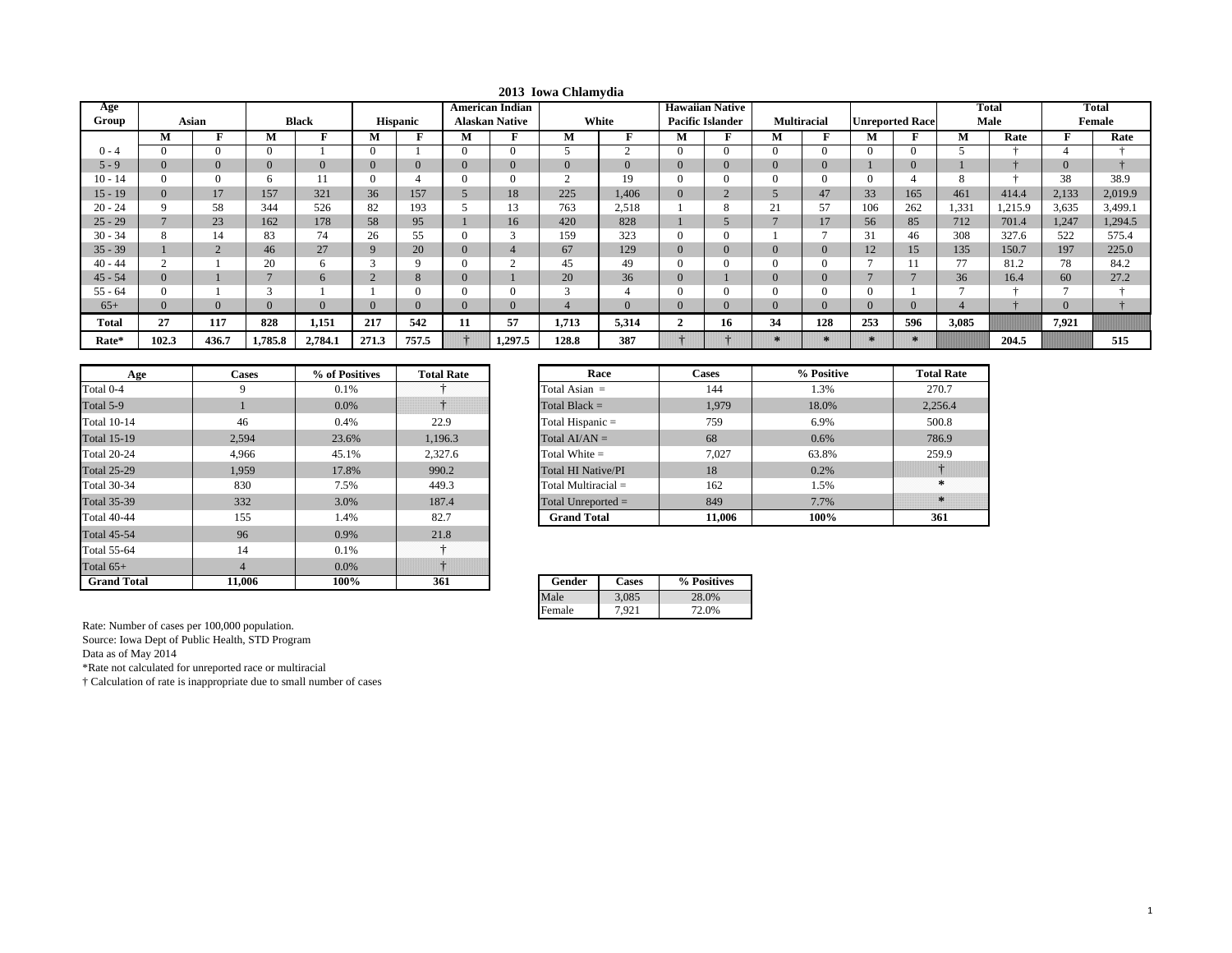| 2013 Iowa Gonorrhea |  |
|---------------------|--|
|---------------------|--|

| Age          |          |                |     |                |                |                 | <b>American Indian</b> |                |          |              | <b>Hawaiian Native</b>  |                |                 |                    |                        |               | <b>Total</b> |       | <b>Total</b>   |       |
|--------------|----------|----------------|-----|----------------|----------------|-----------------|------------------------|----------------|----------|--------------|-------------------------|----------------|-----------------|--------------------|------------------------|---------------|--------------|-------|----------------|-------|
| Group        |          | Asian          |     | <b>Black</b>   |                | <b>Hispanic</b> | <b>Alaskan Native</b>  |                |          | White        | <b>Pacific Islander</b> |                |                 | <b>Multiracial</b> | <b>Unreported Race</b> |               | Male         |       | Female         |       |
|              | M        |                | М   | <b>TO</b>      | M              |                 | М                      | <b>TO</b>      | М        | F            | М                       |                | М               |                    | м                      |               | М            | Rate  |                | Rate  |
| $0 - 4$      | $\Omega$ | $\Omega$       |     | $\theta$       | $\theta$       | $\Omega$        | $\theta$               |                | $\Omega$ | $\Omega$     | $\Omega$                | $\Omega$       |                 | $\overline{0}$     |                        | $\Omega$      | $\Omega$     |       | $\overline{0}$ |       |
| $5 - 9$      | $\Omega$ | $\Omega$       |     |                | $\overline{0}$ | $\Omega$        | $\Omega$               | $\overline{0}$ | $\Omega$ |              | $\Omega$                | $\Omega$       |                 | $\overline{0}$     |                        | $\Omega$      | $\mathbf{0}$ |       |                |       |
| $10 - 14$    | $\Omega$ | $\theta$       |     |                | $\Omega$       | 0               | $\Omega$               |                | $\Omega$ | $\theta$     | $\Omega$                | $\Omega$       |                 | $\mathbf{0}$       |                        | $\Omega$      | v            |       |                |       |
| $15 - 19$    | $\Omega$ |                | 41  | 60             | 5              | 12              | $\overline{0}$         | ∠              | 34       | 76           | $\Omega$                | $\overline{0}$ |                 | 9                  | 11                     | 11            | 92           | 82.7  | 171            | 161.9 |
| $20 - 24$    |          |                | 95  | 84             | 11             | 16              |                        |                | 111      | 172          | $\Omega$                | $\Omega$       |                 | 6                  | 22                     | 16            | 245          | 223.8 | 300            | 288.8 |
| $25 - 29$    |          | $\Omega$<br>∠  | 49  | 41             | 12             | $\mathbf{a}$    | $\Omega$               | ∠              | 73       | 95           | $\Omega$                | $\overline{0}$ |                 | $\overline{ }$     | 12                     | 8             | 148          | 145.8 | 161            | 167.1 |
| $30 - 34$    |          | $\Omega$       | 20  | 13             | 6              |                 |                        |                | 30       | 61           | $\Omega$                | $\Omega$       |                 | $\sim$             |                        | $\sim$        | 65           | 69.1  | 82             | 90.4  |
| $35 - 39$    | $\Omega$ | $\overline{0}$ | 15  |                | $\Omega$       |                 | $\Omega$               |                | 21       | 22           | $\Omega$                | $\Omega$       |                 | $\overline{0}$     |                        | $\sim$<br>J.  | 39           | 43.5  | 38             | 43.4  |
| $40 - 44$    | $\Omega$ | $\theta$       |     |                |                | -               | $\Omega$               |                | 26       | 22           | $\Omega$                | $\Omega$       |                 |                    |                        | $\sim$        | 42           | 44.3  | 31             | 33.5  |
| $45 - 54$    | $\Omega$ |                |     | ∠              | $\overline{0}$ | $\sim$          | $\overline{0}$         |                | 16       | 11           |                         | $\mathbf{0}$   |                 |                    |                        |               | 28           | 12.8  | 20             | 9.1   |
| $55 - 64$    | $\Omega$ | $\theta$       |     | $\Omega$       |                |                 | $\Omega$               |                | $\sim$   | $\theta$     | $\Omega$                | $\Omega$       |                 | $\mathbf{0}$       |                        | $\Omega$      | 6            |       | $\Omega$       |       |
| $65+$        | $\Omega$ | $\Omega$       |     | $\overline{0}$ | $\Omega$       | $\Omega$        | $\Omega$               | $\mathbf{0}$   | $\Omega$ | $\mathbf{0}$ | $\Omega$                | $\Omega$       |                 | $\overline{0}$     |                        | $\Omega$      | $\Omega$     |       | $\overline{0}$ |       |
| <b>Total</b> |          | э              | 244 | 210            | 39             | 50              |                        | п              | 314      | 460          |                         | $\mathbf{0}$   | 10              | 27                 | 54                     | 43            | 665          |       | 806            |       |
| Rate         |          |                | 526 | 508            | 49             | 70              |                        |                | 24       | 34           |                         |                | $\mathcal{R}$ . | $\frac{1}{2}$      | $\rightarrow$          | $\mathcal{R}$ |              | 44    |                | 52    |

| Age                | <b>Cases</b>   | % of Positives | <b>Total Rate</b> | Race                  |              | <b>Cases</b> |
|--------------------|----------------|----------------|-------------------|-----------------------|--------------|--------------|
| Total 0-4          | $\mathbf{0}$   | 0.0%           |                   | Total Asian $=$       |              | 8            |
| Total 5-9          | $\overline{2}$ | 0.1%           |                   | Total Black $=$       |              | 454          |
| <b>Total 10-14</b> |                | 0.1%           |                   | Total Hispanic $=$    |              | 89           |
| <b>Total 15-19</b> | 263            | 17.9%          | 121.3             | Total $AI/AN =$       |              | 11           |
| <b>Total 20-24</b> | 545            | 37.0%          | 255.4             | Total White $=$       |              | 774          |
| <b>Total 25-29</b> | 309            | 21.0%          | 156.2             | Total HI Native/PI=   |              |              |
| <b>Total 30-34</b> | 147            | 10.0%          | 79.6              | Total Multiracial $=$ |              | 37           |
| <b>Total 35-39</b> | 77             | 5.2%           | 43.5              | Total Unreported $=$  |              | 97           |
| <b>Total 40-44</b> | 73             | 5.0%           | 39.0              | <b>Grand Total</b>    |              | 1,471        |
| <b>Total 45-54</b> | 48             | 3.3%           | 10.9              |                       |              |              |
| Total 55-64        | 6              | 0.4%           |                   |                       |              |              |
| Total $65+$        | $\Omega$       | 0.0%           |                   | Gender                | <b>Cases</b> | % Positive   |
| <b>Grand Total</b> | 1.471          | 100%           | 48                | Male                  | 665          | 45.2%        |

| Race                  | <b>Cases</b> | % Positive | <b>Total Rate</b> |
|-----------------------|--------------|------------|-------------------|
| Total Asian $=$       | 8            | 0.5%       |                   |
| Total Black $=$       | 454          | 30.9%      | 517.6             |
| Total Hispanic =      | 89           | 6.1%       | 58.7              |
| Total $AI/AN =$       | 11           | 0.7%       |                   |
| Total White $=$       | 774          | 52.6%      | 28.6              |
| Total HI Native/PI=   |              | 0.1%       |                   |
| Total Multiracial $=$ | 37           | 2.5%       |                   |
| Total Unreported $=$  | 97           | 6.6%       |                   |
| <b>Grand Total</b>    | 1.471        | 100%       |                   |

| Gender | <b>Cases</b> | % Positive |
|--------|--------------|------------|
| Male   | 665          | 45.2%      |
| Female | ጻበ6          | 54 8%      |

Source: Iowa Dept of Public Health, STD Program

Data as of May 2014

\*Rate not calculated for unreported race or multiracial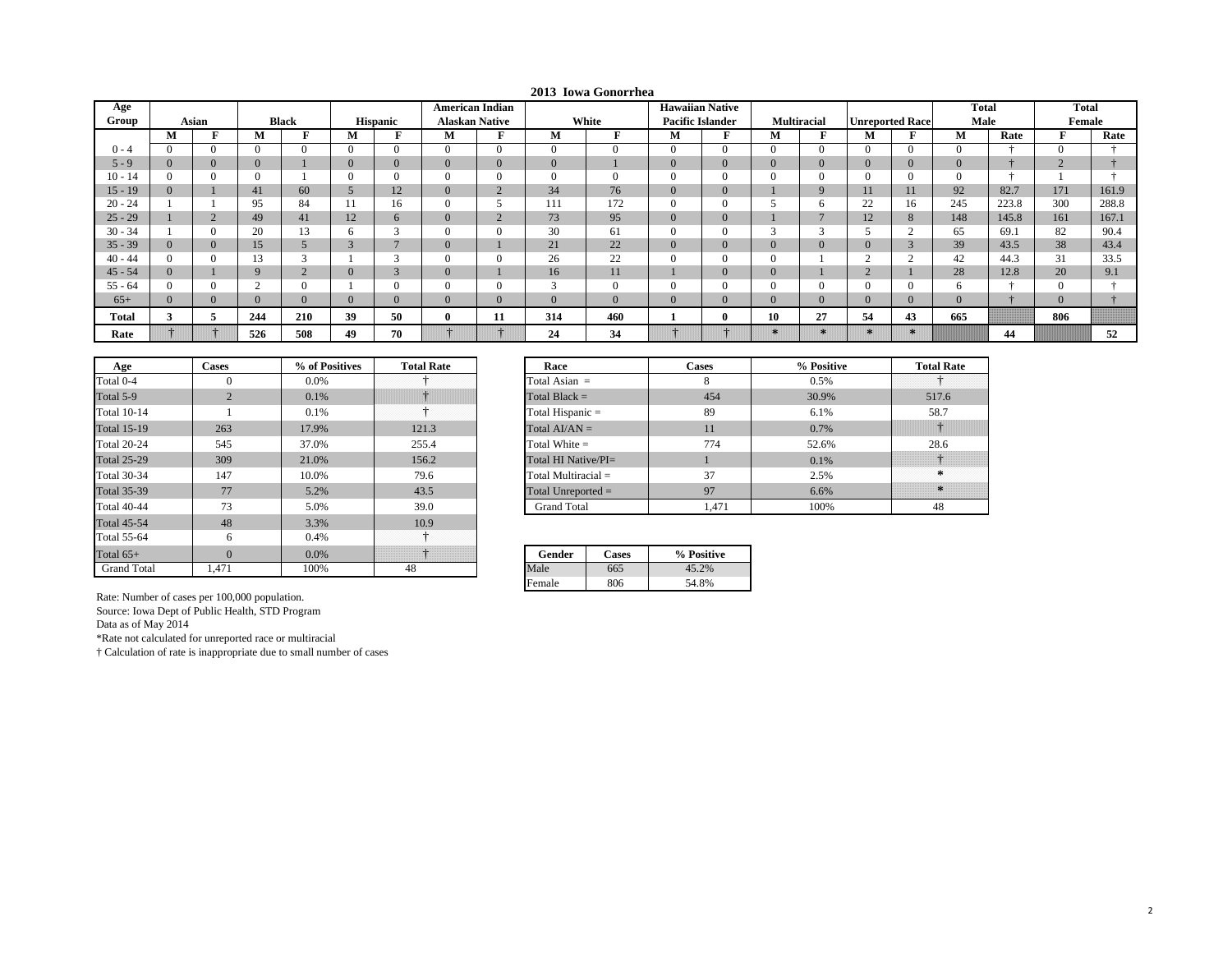|                   |   |                |                |                    |          |                 |                |                        |               |                |                | <b>Hawaiin Native</b>   |                     |                |                |                   |                |      |                |      |
|-------------------|---|----------------|----------------|--------------------|----------|-----------------|----------------|------------------------|---------------|----------------|----------------|-------------------------|---------------------|----------------|----------------|-------------------|----------------|------|----------------|------|
| Age               |   |                |                |                    |          |                 |                | <b>American Indian</b> |               |                |                |                         |                     |                |                | <b>Unreported</b> | <b>Total</b>   |      | <b>Total</b>   |      |
| Group             |   | Asian          |                | <b>Black</b>       |          | <b>Hispanic</b> |                | <b>Alaskan Native</b>  |               | White          |                | <b>Pacific Islander</b> |                     | Mutiracial     |                | Race              | Male           |      | Female         |      |
|                   | М | F              | M              | F                  | М        | T.              | М              | F                      | M             |                | М              | F                       | М                   | F              | М              | F                 | M              | Rate | F              | Rate |
| $0 - 4$           |   | $\Omega$       | $\overline{0}$ | $\mathbf{0}$       | $\Omega$ | $\Omega$        | $\overline{0}$ |                        | $\Omega$      | $\Omega$       | $\overline{0}$ | $\overline{0}$          | $\overline{0}$      | 0              | $\overline{0}$ | $\mathbf{0}$      | $\mathbf{0}$   |      | $\overline{0}$ |      |
| $5 - 9$           |   | $\overline{0}$ | $\mathbf{0}$   | $\mathbf{0}$       | $\Omega$ | $\overline{0}$  | $\overline{0}$ | $\Omega$               | $\mathbf{0}$  | $\mathbf{0}$   | $\overline{0}$ | $\overline{0}$          | $\overline{0}$      | $\overline{0}$ | $\overline{0}$ | $\overline{0}$    | $\overline{0}$ |      | $\overline{0}$ |      |
| $10 - 14$         |   | $\Omega$       | $\overline{0}$ | $\Omega$           | $\Omega$ | $\Omega$        | $\overline{0}$ |                        | $\Omega$      | $\Omega$       | $\Omega$       | $\theta$                | $\overline{0}$      |                | $\theta$       | $\overline{0}$    | $\Omega$       |      | $\Omega$       |      |
| $15 - 19$         |   | $\Omega$       |                |                    | $\Omega$ | $\overline{0}$  | $\overline{0}$ | $\Omega$               |               |                | $\overline{0}$ | $\overline{0}$          |                     | $\overline{0}$ | $\Omega$       | $\mathbf{0}$      | $\mathcal{R}$  |      | $\sim$         |      |
| $20 - 24$         |   | $\theta$       | h<br>↵         | $\mathbf{0}$       | $\theta$ |                 | $\overline{0}$ |                        | Q             | $\Omega$       | $\Omega$       | $\theta$                |                     |                | $\Omega$       |                   | 13             |      |                |      |
| $25 - 29$         |   | $\overline{0}$ | 3              | $\mathbf{0}$       |          | $\overline{0}$  | $\mathbf{0}$   | $\mathbf{0}$           | 9             | $\overline{2}$ | $\overline{0}$ | $\mathbf{0}$            | $\overline{0}$      | $\overline{0}$ |                | $\overline{0}$    | 16             |      | $\sim$         |      |
| $30 - 34$         |   | $\Omega$       | 3              |                    | $\Omega$ | $\Omega$        | $\overline{0}$ |                        | 6             | $\Omega$       | $\mathbf{0}$   | $\mathbf{0}$            | $\overline{0}$      |                | $\Omega$       | $\Omega$          | $\Omega$       |      |                |      |
| $35 - 39$         |   | $\overline{0}$ | 3              | $\mathbf{0}$       |          | $\overline{0}$  | $\overline{0}$ |                        | 14            | $\Omega$       | $\overline{0}$ | $\overline{0}$          |                     | $\overline{0}$ | $\overline{0}$ | $\overline{0}$    | 19             |      | $\overline{0}$ |      |
| $40 - 44$         |   | $\Omega$       |                | $\Omega$           | $\sim$   | $\Omega$        | $\overline{0}$ |                        | 3             |                | $\overline{0}$ | $\mathbf{0}$            | U.                  | 0              |                | $\Omega$          | 8              |      |                |      |
| $45 - 54$         |   | $\overline{0}$ |                | $\mathbf{0}$       | $\Omega$ | $\overline{0}$  |                | $\Omega$               | 19            |                | $\overline{0}$ | $\overline{0}$          | $\overline{0}$      | $\overline{0}$ | $\overline{0}$ | $\overline{0}$    | 21             | 9.6  |                |      |
| $55 - 64$         |   | 0              |                | $\Omega$           | $\theta$ |                 | $\overline{0}$ |                        | 6             |                | $\Omega$       | $\Omega$                | U                   |                |                | $\Omega$          | 8              |      |                |      |
| $65+$             |   | $\overline{0}$ | $\mathbf{0}$   | $\mathbf{0}$       | $\Omega$ | $\overline{0}$  | $\overline{0}$ | $\mathbf{O}$           | $\mathcal{D}$ | $\Omega$       | $\overline{0}$ | $\overline{0}$          | $\overline{0}$      | $\overline{0}$ | $\Omega$       | $\mathbf{0}$      | $\Omega$       |      | $\overline{0}$ |      |
| <b>Total</b>      | 3 | $\bf{0}$       | 15             | $\rightarrow$<br>◢ | 5        |                 |                |                        | 69            | 6              | $\mathbf{0}$   |                         | $\rightarrow$<br>J. |                | 3              |                   | 99             |      | 9              |      |
| Rate <sup>3</sup> |   |                |                |                    |          |                 |                |                        | 5.2           |                |                |                         |                     |                |                | $\approx$         |                | 6.6  |                |      |

| 2013 Iowa Primary & Secondary Syphilis |
|----------------------------------------|
|----------------------------------------|

| Age                | <b>Cases</b>   | % of Positives | <b>Total Rate</b> | Race                 |                                     | Cases    |
|--------------------|----------------|----------------|-------------------|----------------------|-------------------------------------|----------|
| Total 0-4          | $\Omega$       | 0%             |                   | Total Asian $=$      |                                     | 3        |
| Total 5-9          | $\Omega$       | 0%             |                   | Total Black $=$      |                                     | 17       |
| <b>Total 10-14</b> | 0              | $0\%$          |                   | Total Hispanic $=$   |                                     |          |
| <b>Total 15-19</b> | 5              | 5%             |                   | Total $AI/AN =$      |                                     |          |
| <b>Total 20-24</b> | 14             | 13%            |                   |                      | Total White $=$                     |          |
| <b>Total 25-29</b> | 18             | 17%            |                   |                      | Total HI Native/ $PI =$<br>$\Omega$ |          |
| <b>Total 30-34</b> | 10             | 9%             |                   |                      | Total Multiracial $=$               |          |
| <b>Total 35-39</b> | 19             | 18%            |                   | Total Unreported $=$ |                                     |          |
| <b>Total 40-44</b> | 9              | 8%             |                   | <b>Grand Total</b>   |                                     | 108      |
| <b>Total 45-54</b> | 22             | 20%            | 5.0               |                      |                                     |          |
| <b>Total 55-64</b> | 9              | 8%             |                   |                      |                                     |          |
| Total $65+$        | $\mathfrak{D}$ | 2%             |                   | Gender               | <b>Cases</b>                        | % Positi |
| <b>Grand Total</b> | 108            | 100%           | 3.5               | Male                 | 99                                  | 91.7%    |

| 'ositives | <b>Total Rate</b>                    | Race                    | <b>Cases</b> | % Positive |  |
|-----------|--------------------------------------|-------------------------|--------------|------------|--|
| %         | .<br>.<br>.                          | Total Asian $=$         |              | 3%         |  |
| %         | .<br>.<br>.<br>.<br>.                | Total Black $=$         |              | 16%        |  |
| %         | .<br>.<br>.                          | Total Hispanic =        |              | 5%         |  |
| $\%$      |                                      | Total $AI/AN =$         |              | 1%         |  |
| 3%        | .<br>.<br>.<br>.                     | Total White $=$         |              | 69%        |  |
| $7\%$     | .<br>.                               | Total HI Native/ $PI =$ |              | $0\%$      |  |
| %         | .<br>.<br>.<br>.<br>.<br>.<br>.<br>. | Total Multiracial $=$   |              | 3%         |  |
| 3%        |                                      | Total Unreported $=$    |              | 4%         |  |
| %         | .<br>.                               | <b>Grand Total</b>      | 108          | 100%       |  |

|   | Gender | <b>Cases</b> | % Positive |
|---|--------|--------------|------------|
| ◡ | Male   | Эg           | 7%         |
|   | Female |              | 8.3%       |

Source: Iowa Dept of Public Health, STD Program

Data as of May 2014

\*Rate not calculated for unreported race or multiracial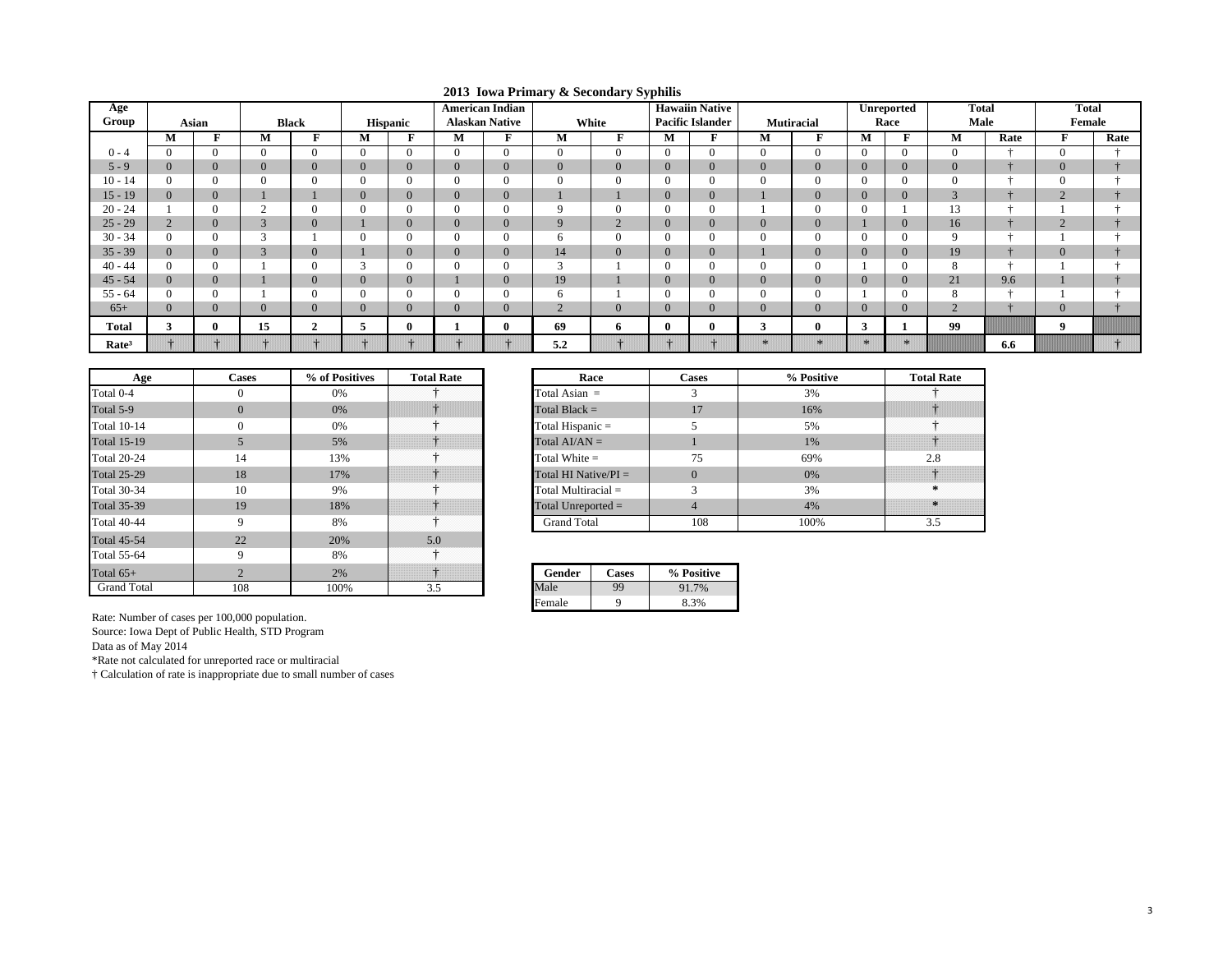| <b>Iowa Early Syphilis (Primary, Secondary, and Early Latent)</b> 2013 |  |  |  |  |  |
|------------------------------------------------------------------------|--|--|--|--|--|
|------------------------------------------------------------------------|--|--|--|--|--|

| Age       |           |                |                           |              |                |                 |                | <b>American Indian</b> |                |                |              | <b>Hawaiian Native</b>  |                |                |                |                        | <b>Total</b>   |      | <b>Total</b> |      |
|-----------|-----------|----------------|---------------------------|--------------|----------------|-----------------|----------------|------------------------|----------------|----------------|--------------|-------------------------|----------------|----------------|----------------|------------------------|----------------|------|--------------|------|
| Group     |           | Asian          |                           | <b>Black</b> |                | <b>Hispanic</b> |                | <b>Alaskan Native</b>  |                | White          |              | <b>Pacific Islander</b> |                | Mutiracial     |                | <b>Unreported Race</b> | Male           |      | Female       |      |
|           | М         | -              | М                         |              | м              | <b>TO</b>       | М              | $\blacksquare$         | M              | <b>TO</b>      | м            | Ð                       | M              | <b>TO</b>      | M              | F                      | M              | Rate |              | Rate |
| $0 - 4$   |           |                | $\theta$                  | $\Omega$     |                | $\Omega$        | $\Omega$       |                        | $\overline{0}$ | $\theta$       | $\Omega$     | $\Omega$                | $\Omega$       | $\Omega$       | $\mathbf{0}$   | $\mathbf{0}$           | $\mathbf{0}$   |      |              |      |
| $5 - 9$   | $\Omega$  | $\overline{0}$ | $\mathbf{0}$              | $\Omega$     | $\overline{0}$ | $\overline{0}$  | $\overline{0}$ |                        | $\mathbf{0}$   | $\mathbf{0}$   | $\Omega$     | $\Omega$                | $\overline{0}$ | $\overline{0}$ | $\overline{0}$ | $\overline{0}$         | $\mathbf{0}$   |      | $\bf{0}$     |      |
| $10 - 14$ |           |                | $\Omega$                  | $\Omega$     |                | $\Omega$        | $\Omega$       |                        | $\mathbf 0$    | $\overline{0}$ | $\Omega$     |                         | $\Omega$       | $\overline{0}$ | $\mathbf{0}$   | $\mathbf{0}$           | $\mathbf{0}$   |      |              |      |
| $15 - 19$ | $\theta$  | $\overline{0}$ | $\Omega$<br>$\mathcal{L}$ |              | $\overline{0}$ | $\overline{0}$  | $\overline{0}$ |                        | $\overline{2}$ | $\overline{2}$ | $\mathbf{0}$ | $\mathbf{0}$            |                | $\mathbf{0}$   | $\mathbf{0}$   | $\mathbf{0}$           | $\mathcal{D}$  |      |              |      |
| $20 - 24$ |           |                |                           | $\Omega$     |                | $\Omega$        | $\Omega$       |                        | 16             |                |              |                         |                | $\overline{0}$ | $\overline{0}$ |                        | 21             | 19.2 |              |      |
| $25 - 29$ | $\bigcap$ | $\overline{0}$ | $\sqrt{ }$<br>3           | $\Omega$     |                | $\overline{0}$  | $\Omega$       | $\mathbf{0}$           | 20             | $\overline{2}$ | $\Omega$     | $\Omega$                | $\overline{0}$ | $\mathbf{0}$   | 2              | $\mathbf{0}$           | 29             | 28.6 |              |      |
| $30 - 34$ |           |                |                           |              |                | $\Omega$        | $\Omega$       |                        | 10             | $\overline{0}$ |              |                         |                |                | $\Omega$       | $\overline{0}$         | 16             |      |              |      |
| $35 - 39$ | $\theta$  |                | $\sqrt{ }$<br>$\Delta$    | $\Omega$     |                | $\overline{0}$  | $\overline{0}$ |                        | 20             | $\mathbf{0}$   |              |                         |                | $\overline{0}$ | $\overline{0}$ | $\mathbf{0}$           | 25             | 27.9 |              |      |
| $40 - 44$ |           |                | $\sim$                    | $\Omega$     |                | $\Omega$        | $\Omega$       |                        | 11             | $\sim$         |              |                         | $\Omega$       | $\mathbf{0}$   |                | $\mathbf{0}$           | 17             |      |              |      |
| $45 - 54$ |           | $\mathbf{0}$   | $\Omega$<br>∠             |              | $\overline{0}$ | $\overline{0}$  |                | <b>v</b>               | 26             |                | $\Omega$     | $\mathbf{0}$            | $\overline{0}$ | $\overline{0}$ | $\overline{0}$ | $\mathbf{0}$           | 29             | 13.2 | ∠            |      |
| $55 - 64$ |           |                |                           | $\Omega$     |                | $\Omega$        | $\Omega$       |                        | $\Omega$       | $\sim$<br>∠    |              |                         | $\Omega$       | $\overline{0}$ |                | $\mathbf{0}$           | 11             |      |              |      |
| $65+$     | $\Omega$  | $\overline{0}$ | $\Omega$                  | $\Omega$     | $\overline{0}$ | $\Omega$        | $\Omega$       |                        | $\Omega$<br>∠  | $\overline{0}$ | $\Omega$     | $\Omega$                | $\Omega$       | $\overline{0}$ | $\overline{0}$ | $\overline{0}$         | $\overline{2}$ |      | $\Omega$     |      |
| Total     |           | 0              | 18                        | э            |                | $\mathbf{0}$    |                | -01                    | 116            | 10             | $\mathbf{0}$ | $\mathbf{0}$            | C.             | $\mathbf{0}$   | 4              |                        | 155            |      | 16           |      |
| Rate      |           |                |                           |              |                |                 |                |                        | 8.7            |                |              |                         | 宋              | 宋              | $\ast$         | $\gg$                  |                | 10.3 |              |      |

| Age                | <b>Cases</b>   | % of Positives | <b>Total Rate</b> | Race                    |                       | Cases    |
|--------------------|----------------|----------------|-------------------|-------------------------|-----------------------|----------|
| Total 0-4          | $\Omega$       | 0%             |                   | Total Asian $=$         | 3                     |          |
| Total 5-9          | $\Omega$       | 0%             |                   | Total Black $=$         | 23                    |          |
| <b>Total 10-14</b> | $\Omega$       | 0%             |                   | Total Hispanic $=$      |                       | 8        |
| <b>Total 15-19</b> | 8              | 5%             |                   | Total $AI/AN =$         |                       |          |
| <b>Total 20-24</b> | 23             | 13%            | 10.8              | Total White $=$         |                       | 126      |
| <b>Total 25-29</b> | 31             | 18%            | 15.7              | Total HI Native/ $PI =$ | $\Omega$              |          |
| <b>Total 30-34</b> | 19             | 11%            |                   |                         | Total Multiracial $=$ |          |
| <b>Total 35-39</b> | 25             | 15%            | 14.1              | Total Unreported $=$    |                       |          |
| <b>Total 40-44</b> | 19             | 11%            |                   | <b>Grand Total</b>      |                       | 171      |
| <b>Total 45-54</b> | 31             | 18%            | 7.0               |                         |                       |          |
| <b>Total 55-64</b> | 13             | 8%             |                   |                         |                       |          |
| Total $65+$        | $\overline{2}$ | 1%             |                   | Gender                  | <b>Cases</b>          | % Positi |
| <b>Grand Total</b> | 171            | 100%           | 5.6               | Male                    | 155                   | 90.6%    |

| <b>'ositives</b> | <b>Total Rate</b> | Race                    | Cases | % Positive | <b>Total Rate</b> |
|------------------|-------------------|-------------------------|-------|------------|-------------------|
| %                |                   | Total Asian $=$         |       | 1.8%       |                   |
| %                |                   | Total Black $=$         |       | 13.5%      | 26.2              |
| %                |                   | Total Hispanic $=$      |       | 4.7%       |                   |
| %                |                   | Total $AI/AN =$         |       | 0.6%       |                   |
| 3%               | 10.8              | Total White $=$         | 126   | 73.7%      |                   |
| 3%               |                   | Total HI Native/ $PI =$ |       | 0.0%       |                   |
| $\frac{0}{6}$    |                   | Total Multiracial $=$   |       | 2.9%       |                   |
| 5%               | 14.1              | Total Unreported $=$    |       | 2.9%       |                   |
| $\frac{0}{6}$    |                   | <b>Grand Total</b>      |       | 00%        |                   |

|   | Gender | Cases | % Positive |
|---|--------|-------|------------|
| б | Male   |       | 90.6%      |
|   | Female | .6    | 9.4%       |

Source: Iowa Dept of Public Health, STD Program

Data as of May 2014

\*Rate not calculated for unreported race or multiracial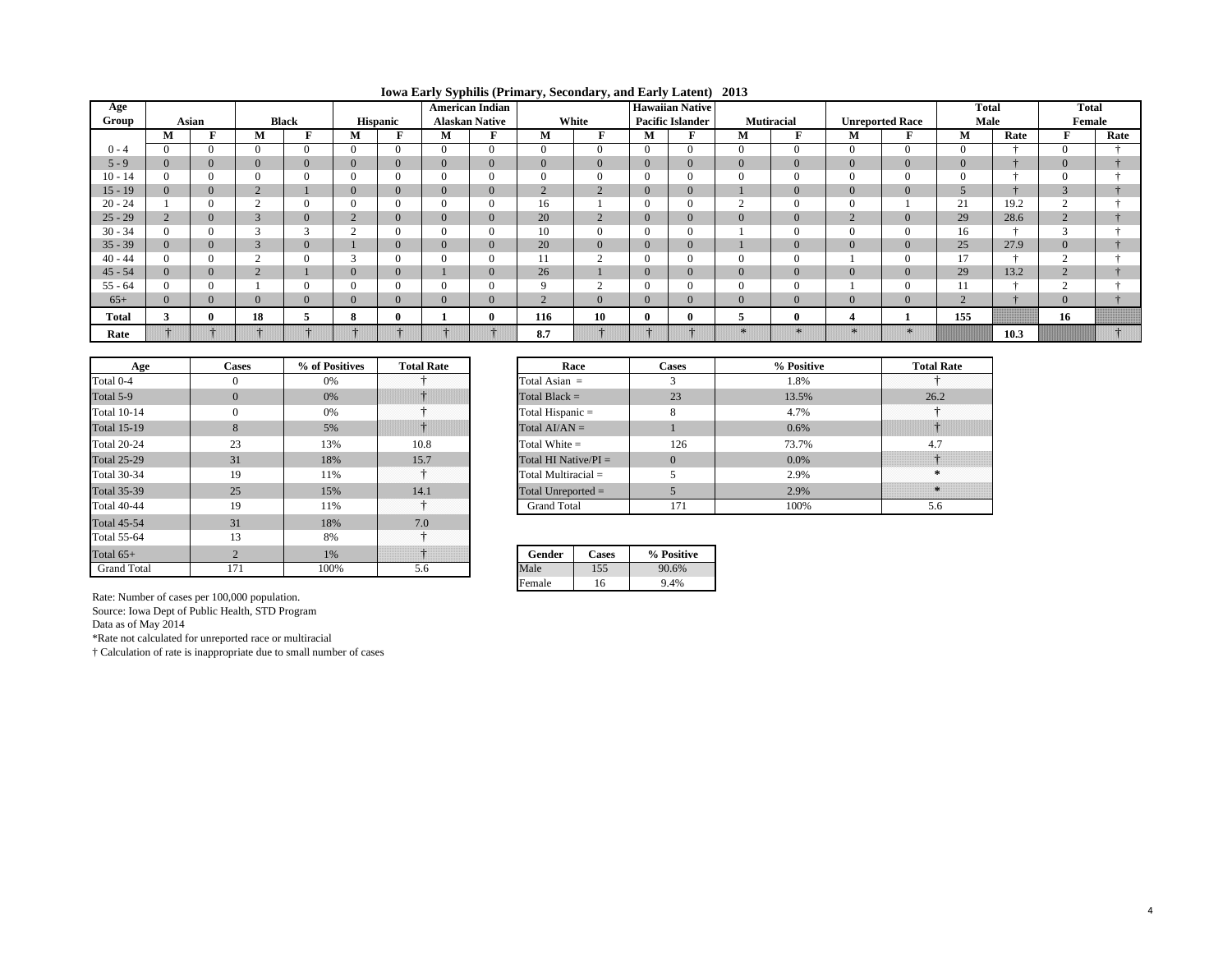|  |  | 2013 Iowa Syphilis (All Stages) |  |  |
|--|--|---------------------------------|--|--|
|--|--|---------------------------------|--|--|

| Age       |                          |                |                |              |                          |                 |                | <b>American Indian</b> | $\sim$ $\blacksquare$ | $\sim$         |                | <b>Hawaiian Native</b>  |                |                    |                        |                 | <b>Total</b>   |      | Total                        |      |
|-----------|--------------------------|----------------|----------------|--------------|--------------------------|-----------------|----------------|------------------------|-----------------------|----------------|----------------|-------------------------|----------------|--------------------|------------------------|-----------------|----------------|------|------------------------------|------|
| Group     |                          | Asian          |                | <b>Black</b> |                          | <b>Hispanic</b> |                | <b>Alaskan Native</b>  |                       | White          |                | <b>Pacific Islander</b> |                | <b>Multiracial</b> | <b>Unreported Race</b> |                 | Male           |      | Female                       |      |
|           | М                        | -              | M              | F            | м                        | $\blacksquare$  | М              | -                      | М                     |                | М              | $\blacksquare$          | М              | F                  | М                      |                 | М              | Rate | -                            | Rate |
| $0 - 4$   |                          | $\Omega$       | $\theta$       |              |                          | $\theta$        | $\Omega$       | $\Omega$               |                       | $\overline{0}$ | $\Omega$       | $\theta$                | $\Omega$       | $\mathbf{0}$       |                        |                 | $\Omega$       |      | $\mathbf{0}$                 |      |
| $5 - 9$   | $\Omega$                 | $\Omega$       | $\overline{0}$ | $\Omega$     |                          | $\overline{0}$  | $\Omega$       | $\Omega$               |                       | $\Omega$       | $\Omega$       | $\overline{0}$          | $\overline{0}$ | $\overline{0}$     |                        |                 | $\overline{0}$ |      | $\mathbf{0}$                 |      |
| $10 - 14$ |                          | $\theta$       | $\theta$       |              |                          | $\theta$        | $\Omega$       |                        |                       | $\overline{0}$ | $\Omega$       | $\Omega$                | $\Omega$       | $\Omega$           |                        |                 | $\theta$       |      | $\Omega$                     |      |
| $15 - 19$ | $\Omega$                 | $\mathbf{0}$   | $\sim$<br>∠    |              | v                        | $\overline{0}$  | $\overline{0}$ | $\overline{0}$         | $\sim$                | $\overline{2}$ | $\overline{0}$ | $\overline{0}$          |                | $\overline{0}$     |                        | $\mathbf{0}$    | 6              |      | $\sqrt{2}$<br>$\mathfrak{I}$ |      |
| $20 - 24$ |                          | $\theta$       | 4              |              |                          | $\theta$        | $\theta$       | $\theta$               | 18                    | $\sim$<br>∠    | $\Omega$       | $\overline{0}$          | $\sim$         | 0                  |                        |                 | 25             | 22.8 |                              |      |
| $25 - 29$ | $\sim$                   | $\overline{0}$ | $\overline{4}$ | $\Omega$     | $\overline{\phantom{0}}$ |                 | $\overline{0}$ | $\overline{0}$         | 22                    | 3              | $\overline{0}$ |                         | $\overline{0}$ | $\overline{0}$     | $\sim$                 | $\overline{0}$  | 33             | 32.5 |                              |      |
| $30 - 34$ |                          | $\Omega$       | $\sim$         |              |                          | $\theta$        | $\Omega$       | $\Omega$               | 13                    | $\Omega$       |                |                         |                | $\Omega$           |                        |                 | 20             | 21.3 |                              |      |
| $35 - 39$ | $\Omega$                 | $\Omega$       | 4              |              |                          |                 | $\overline{0}$ | $\Omega$               | 22                    | $\Omega$       | $\Omega$       | $\overline{0}$          |                | $\overline{0}$     |                        |                 | 30             | 33.5 |                              |      |
| $40 - 44$ |                          | $\Omega$       |                |              |                          | $\Omega$        | $\Omega$       |                        | 12                    | $\sim$         |                | $\Omega$                | $\overline{0}$ | 0                  |                        |                 | 18             |      |                              |      |
| $45 - 54$ |                          | $\Omega$       | $\Omega$       |              |                          | $\overline{0}$  |                | $\overline{0}$         | 37                    | $\sim$<br>2    | $\overline{0}$ | $\overline{0}$          | $\overline{0}$ | $\overline{0}$     |                        |                 | 43             | 19.6 |                              |      |
| $55 - 64$ |                          |                |                |              |                          |                 | 0              |                        | 12                    |                |                | $\theta$                | $\Omega$       | 0                  |                        |                 | 14             |      |                              |      |
| $65+$     |                          | $\Omega$       | $\sim$         |              |                          | $\Omega$        | $\Omega$       | $\Omega$               |                       | $\Omega$       | $\Omega$       | $\overline{0}$          |                | $\Omega$           |                        |                 | 8              |      |                              |      |
| Total     | $\overline{\phantom{a}}$ |                | 25             |              | 14                       | ▵               |                |                        | 143                   | 15             |                |                         | 0              | 0                  |                        |                 | 197            |      | 29                           |      |
| Rate      |                          |                | 54             |              |                          |                 |                |                        | 11                    |                |                |                         | 寒              | $\gg$              | $\ast$                 | $\mathcal{R}$ : |                | 13.1 |                              | 1.9  |

| Age                | <b>Cases</b> | % of Positives | <b>Total Rate</b> | Race                    |              | Cases    |
|--------------------|--------------|----------------|-------------------|-------------------------|--------------|----------|
| Total 0-4          | $_{0}$       | 0%             |                   | Total Asian $=$         |              | 4        |
| Total 5-9          | $\Omega$     | 0%             |                   | Total Black $=$         |              | 34       |
| <b>Total 10-14</b> | $\theta$     | 0%             |                   | Total Hispanic $=$      |              | 16       |
| <b>Total 15-19</b> | 9            | 4%             |                   | Total $AI/AN =$         |              |          |
| <b>Total 20-24</b> | 29           | 13%            | 13.6              | Total White $=$         |              | 158      |
| <b>Total 25-29</b> | 38           | 17%            | 19.2              | Total HI Native/ $PI =$ |              |          |
| <b>Total 30-34</b> | 23           | 10%            | 12.4              | Total Multiracial $=$   |              | 6        |
| <b>Total 35-39</b> | 32           | 14%            | 18.1              | Total Unreported $=$    |              | 6        |
| <b>Total 40-44</b> | 21           | 9%             | 11.2              | <b>Grand Total</b>      |              | 226      |
| <b>Total 45-54</b> | 46           | 20%            | 10.5              |                         |              |          |
| <b>Total 55-64</b> | 19           | 8%             |                   |                         |              |          |
| Total $65+$        | 9            | 4%             |                   | Gender                  | <b>Cases</b> | % Positi |
| <b>Grand Total</b> | 226          | 100%           | 7.4               | Male                    | 197          | 87.2%    |

| ositives      | <b>Total Rate</b> | Race                    | Cases | % Positive | <b>Total Rate</b> |
|---------------|-------------------|-------------------------|-------|------------|-------------------|
| %             | .<br>.            | Total Asian $=$         |       | 1.8%       |                   |
| %             |                   | Total Black $=$         | 34    | 15.0%      | 38.8              |
| %             |                   | Total Hispanic =        | 16    | 7.1%       | .<br>.            |
| %             |                   | Total $AI/AN =$         |       | 0.4%       |                   |
| 3%            | 13.6              | Total White $=$         | 158   | 69.9%      |                   |
| $7\%$         | 19.2              | Total HI Native/ $PI =$ |       | 0.4%       | .<br>.            |
| $\frac{9}{6}$ | 12.4              | Total Multiracial $=$   |       | 2.7%       |                   |
| 1%            | 18.1              | Total Unreported $=$    |       | 2.7%       | <b>NV</b><br>.    |
| %             | 11.2              | <b>Grand Total</b>      | 226   | 100%       |                   |

| Gender | Cases | % Positive |
|--------|-------|------------|
| Male   | 197   | 2%         |
| Female | າດ    | 8%         |

Source: Iowa Dept of Public Health, STD Program

Data as of May 2014

\*Rate not calculated for unreported race or multiracial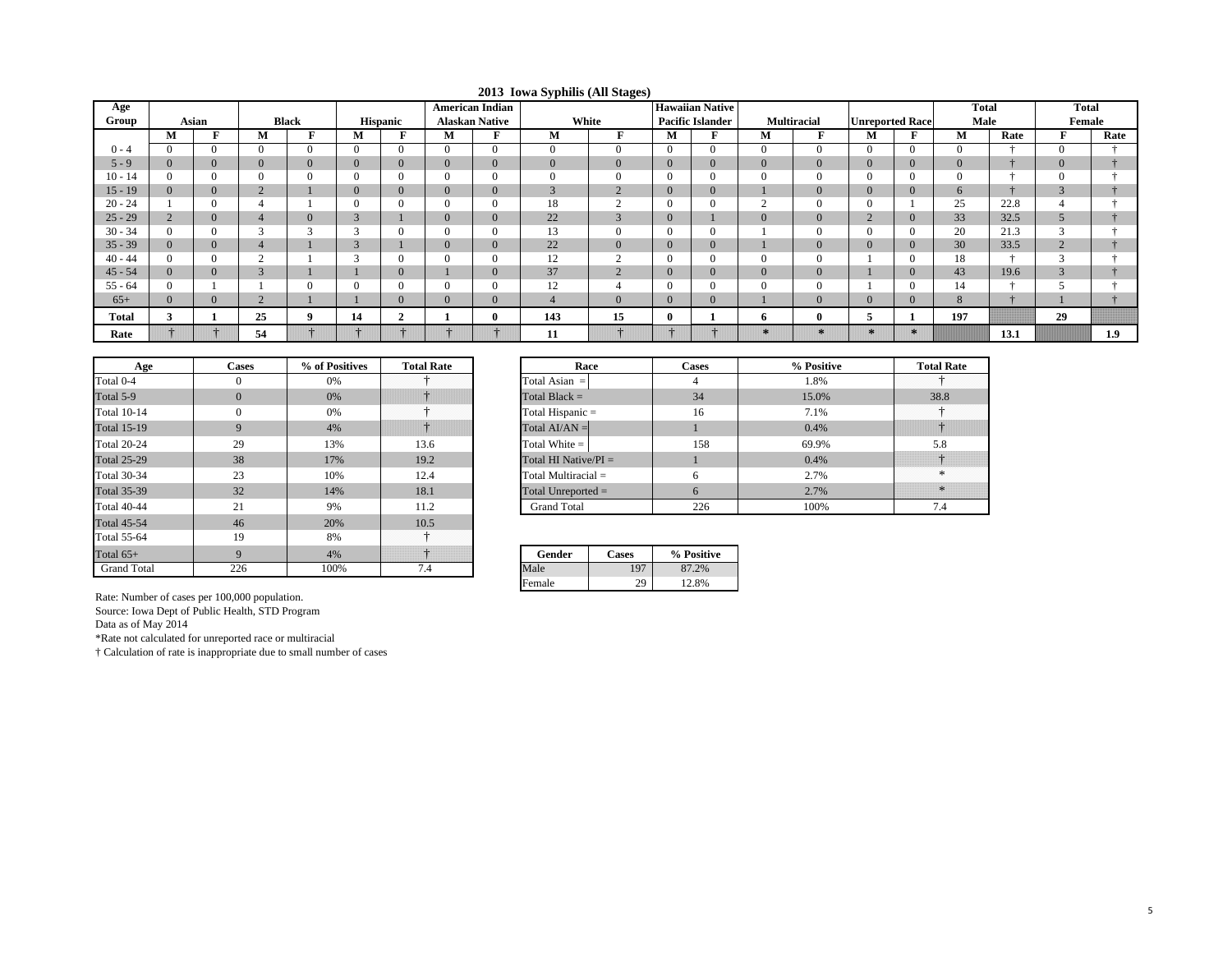| <b>2013 IOWA</b>   |                | <b>SYPHILIS</b> |                |                |                |                |            |                | <b>CHLAMYDIA</b>  |            | <b>GONORRHEA</b> | POPU-             |                  |               |  |
|--------------------|----------------|-----------------|----------------|----------------|----------------|----------------|------------|----------------|-------------------|------------|------------------|-------------------|------------------|---------------|--|
| <b>COUNTY</b>      | PS             | EL              | Late           | Cong           | Total          | Diff1          | Rate*      | Total          | Diff <sup>1</sup> | Rate*      | Total            | Diff <sup>1</sup> | Rate*            | <b>LATION</b> |  |
| <b>ADAIR</b>       | $\theta$       | $\Omega$        | $\Omega$       | $\Omega$       | $\Omega$       | $\Omega$       | $\ddagger$ | 9              | $\overline{4}$    | ÷          | 3                | 3                 | $\dagger$        | 7,682         |  |
| <b>ADAMS</b>       | $\Omega$       | $\Omega$        | $\Omega$       | $\Omega$       | $\theta$       | $\Omega$       | $\ddagger$ | $\overline{7}$ | (3)               | $\ddagger$ | $\Omega$         | $\Omega$          | $\ddagger$       | 4,029         |  |
| <b>ALLAMAKEE</b>   | $\Omega$       | $\Omega$        | $\Omega$       | $\theta$       | $\Omega$       | $\Omega$       | $\ddagger$ | 14             | (6)               | $\ddagger$ | $\Omega$         | $\Omega$          | $\ddagger$       | 14,330        |  |
| <b>APPANOOSE</b>   | $\Omega$       | $\Omega$        | $\Omega$       | $\Omega$       | $\theta$       | $\Omega$       | $\ddagger$ | 28             | $\overline{5}$    | 217        | $\Omega$         | (1)               | $\ddagger$       | 12,887        |  |
| <b>AUDUBON</b>     | $\Omega$       | $\Omega$        | $\Omega$       | $\theta$       | $\theta$       | (1)            | $\ddagger$ | 21             | $\Omega$          | 343        | $\Omega$         | (2)               | $\dagger$        | 6.119         |  |
| <b>BENTON</b>      | $\Omega$       | $\Omega$        | $\mathbf{1}$   | $\Omega$       | $\mathbf{1}$   | 1              | $\ddagger$ | 62             | 10                | 238        | 1                | $\Omega$          | $\ddagger$       | 26,076        |  |
| <b>BLACK HAWK</b>  | 3              | 3               | 3              | $\Omega$       | 9              | 5              | $\ddagger$ | 878            | 10                | 670        | 89               | (92)              | 68               | 131,090       |  |
| <b>BOONE</b>       | $\mathbf{1}$   | $\Omega$        | $\Omega$       | $\overline{0}$ | $\mathbf{1}$   | $\overline{0}$ | $\ddagger$ | 68             | 8                 | 258        | 6                | (2)               | $\ddagger$       | 26,306        |  |
| <b>BREMER</b>      | $\theta$       | $\Omega$        | $\Omega$       | $\theta$       | $\theta$       | (1)            | $\dagger$  | 76             | 30                | 313        | $\overline{4}$   | (4)               | $\ddagger$       | 24,276        |  |
| <b>BUCHANAN</b>    | 3              | $\Omega$        | $\Omega$       | $\Omega$       | 3              | $\Omega$       | $\ddagger$ | 46             | $\Omega$          | 219        | 5                | $\overline{2}$    | $\ddot{\dagger}$ | 20,958        |  |
| <b>BUENA VISTA</b> | $\Omega$       | $\Omega$        | $\Omega$       | $\theta$       | $\theta$       | (1)            | $\ddagger$ | 49             | (7)               | 242        | 1                | (1)               | $\ddagger$       | 20,260        |  |
| <b>BUTLER</b>      |                | $\Omega$        | $\overline{0}$ | $\overline{0}$ | $\mathbf{1}$   | $\mathbf{0}$   | $\ddagger$ | 41             | 10                | 276        | $\overline{2}$   | $\overline{2}$    | $\ddagger$       | 14,867        |  |
| <b>CALHOUN</b>     | $\Omega$       | $\Omega$        | $\Omega$       | $\theta$       | $\theta$       | $\theta$       | $\ddagger$ | 29             | 11                | 300        | 6                | 5                 | $\ddagger$       | 9,670         |  |
| <b>CARROLL</b>     | $\Omega$       | $\Omega$        | $\Omega$       | $\Omega$       | $\theta$       | $\Omega$       | $\ddagger$ | 51             | 9                 | 245        | $\overline{2}$   | (3)               | $\ddagger$       | 20,816        |  |
| CASS               | $\Omega$       | $\Omega$        | $\Omega$       | $\Omega$       | $\Omega$       | $\Omega$       | $\ddagger$ | 32             | (9)               | 229        | 1                | (1)               | $\ddagger$       | 13,956        |  |
| <b>CEDAR</b>       | $\mathbf{1}$   | $\Omega$        | $\overline{0}$ | $\Omega$       | $\overline{1}$ | 1              | $\ddagger$ | 43             | $\overline{2}$    | 232        | 3                | (3)               | $\ddagger$       | 18,499        |  |
| <b>CERRO GORDO</b> | $\Omega$       | $\Omega$        | $\overline{0}$ | $\Omega$       | $\Omega$       | $\Omega$       | $\ddagger$ | 71             | (19)              | 161        | 6                | $\Omega$          | $\ddagger$       | 44,151        |  |
| <b>CHEROKEE</b>    | $\Omega$       | $\Omega$        | $\overline{0}$ | $\overline{0}$ | $\theta$       | $\overline{0}$ | $\dagger$  | 28             | 13                | 232        | 3                | 3                 | $\ddagger$       | 12,072        |  |
| <b>CHICKASAW</b>   | $\theta$       | $\Omega$        | $\Omega$       | $\theta$       | $\theta$       | $\Omega$       | $\dagger$  | 15             | -1                | $\dagger$  | $\overline{0}$   | $\theta$          | $\ddagger$       | 12,439        |  |
| <b>CLARKE</b>      | $\Omega$       | $\Omega$        | $\Omega$       | $\Omega$       | $\theta$       | (1)            | $\ddagger$ | 33             | $\overline{4}$    | 355        | 1                | (1)               | $\ddot{\tau}$    | 9,286         |  |
| <b>CLAY</b>        | $\theta$       | $\Omega$        | $\Omega$       | $\theta$       | $\theta$       | (1)            | $\ddagger$ | 35             | (4)               | 210        | $\overline{4}$   | $\overline{4}$    | $\ddagger$       | 16,667        |  |
| <b>CLAYTON</b>     | $\Omega$       | $\Omega$        | $\Omega$       | $\Omega$       | $\theta$       | $\theta$       | $\ddagger$ | 25             | 6                 | 138        | $\overline{0}$   | $\Omega$          | $\ddagger$       | 18,129        |  |
| <b>CLINTON</b>     | $\overline{2}$ | $\mathbf{1}$    | $\Omega$       | $\Omega$       | 3              | 3              | $\ddagger$ | 172            | (3)               | 350        | 12               | (19)              | $\ddagger$       | 49.116        |  |
| <b>CRAWFORD</b>    | $\Omega$       | $\Omega$        | $\Omega$       | $\Omega$       | $\theta$       | $\overline{0}$ | $\ddagger$ | 55             | (9)               | 322        | $\overline{0}$   | (1)               | $\ddagger$       | 17,096        |  |
| <b>DALLAS</b>      | $\mathbf{1}$   | 3               | 1              | $\theta$       | 5              | 3              | $\dagger$  | 117            | (18)              | 177        | 13               | (13)              | $\ddagger$       | 66.135        |  |
| <b>DAVIS</b>       | $\Omega$       | $\Omega$        | $\Omega$       | $\Omega$       | $\overline{0}$ | $\overline{0}$ | $\ddagger$ | 17             | (4)               | $\ddagger$ | $\overline{2}$   | $\overline{2}$    | $\ddagger$       | 8,753         |  |
| <b>DECATUR</b>     | $\Omega$       | $\Omega$        | $\Omega$       | $\Omega$       | $\Omega$       | $\Omega$       | $\dagger$  | 15             | (13)              | $\ddagger$ | $\overline{c}$   | (4)               | $\ddagger$       | 8,457         |  |
| <b>DELAWARE</b>    | $\overline{0}$ | $\Omega$        | $\theta$       | $\overline{0}$ | $\Omega$       | (1)            | $\ddagger$ | 58             | 33                | 327        | 3                | $\mathbf{1}$      | $\ddagger$       | 17,764        |  |
| <b>DES MOINES</b>  | $\theta$       | $\Omega$        | $\mathbf{1}$   | $\Omega$       | $\mathbf{1}$   | 1              | $\ddagger$ | 189            | 10                | 469        | 32               | 5                 | 79               | 40,325        |  |
| <b>DICKINSON</b>   | $\Omega$       | $\Omega$        | $\overline{0}$ | $\overline{0}$ | $\Omega$       | $\overline{0}$ | $\ddagger$ | 24             | $\overline{2}$    | 144        | 1                | (2)               | $\ddagger$       | 16,667        |  |
| <b>DUBUQUE</b>     | $\overline{2}$ | $\Omega$        | $\overline{2}$ | $\Omega$       | $\overline{4}$ | 1              | $\ddagger$ | 377            | $\mathbf{1}$      | 403        | 45               | (10)              | 48               | 93,653        |  |
| <b>EMMET</b>       | $\overline{0}$ | $\Omega$        | $\overline{0}$ | $\Omega$       | $\Omega$       | $\mathbf{0}$   | $\ddagger$ | 30             | (7)               | 291        | $\overline{4}$   | 3                 | $\ddagger$       | 10,302        |  |
|                    |                |                 |                |                |                |                |            |                |                   |            |                  |                   |                  |               |  |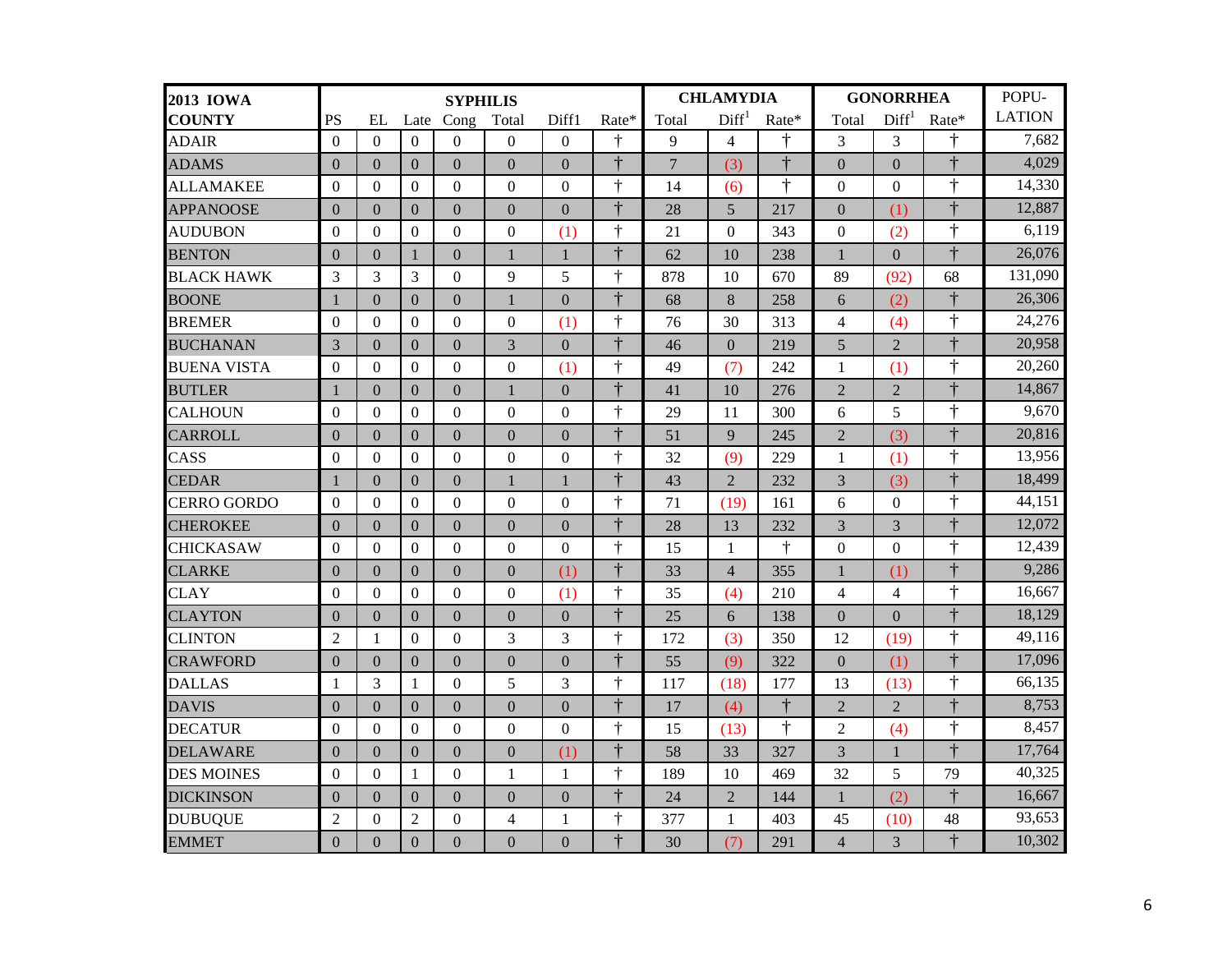| <b>FAYETTE</b>   | $\overline{0}$   | $\Omega$         | $\Omega$       | $\Omega$         | $\Omega$       | $\overline{0}$ | $\dagger$        | 27     | (8)            | 129        | 3                | (4)            | $\dagger$               | 20,880  |
|------------------|------------------|------------------|----------------|------------------|----------------|----------------|------------------|--------|----------------|------------|------------------|----------------|-------------------------|---------|
| <b>FLOYD</b>     | $\theta$         | $\Omega$         | $\Omega$       | $\mathbf{0}$     | $\Omega$       | $\theta$       | $\ddagger$       | 32     | (7)            | 196        | $\mathbf{1}$     | $\Omega$       | $\ddagger$              | 16,303  |
| <b>FRANKLIN</b>  | $\boldsymbol{0}$ | $\Omega$         | $\Omega$       | $\boldsymbol{0}$ | $\theta$       | (1)            | $\dagger$        | 27     | (2)            | 253        | 3                | $\overline{2}$ | $\ddagger$              | 10,680  |
| <b>FREMONT</b>   | $\boldsymbol{0}$ | $\mathbf{0}$     | $\mathbf{0}$   | $\mathbf{0}$     | $\mathbf{0}$   | $\overline{0}$ | $\ddot{\tau}$    | 9      | (3)            | $\ddagger$ | $\boldsymbol{0}$ | $\mathbf{0}$   | $\ddagger$              | 7,441   |
| <b>GREENE</b>    | $\theta$         | $\Omega$         | $\mathbf{0}$   | $\Omega$         | $\overline{0}$ | $\Omega$       | $\ddagger$       | 20     | (13)           | 214        | $\boldsymbol{0}$ | (5)            | $\ddagger$              | 9,336   |
| <b>GRUNDY</b>    | $\overline{0}$   | $\theta$         | $\overline{0}$ | $\mathbf{0}$     | $\overline{0}$ | $\overline{0}$ | $\ddagger$       | 23     | (2)            | 185        | $\overline{2}$   | $\overline{0}$ | $\dagger$               | 12,453  |
| <b>GUTHRIE</b>   | $\boldsymbol{0}$ | $\Omega$         | 1              | $\overline{0}$   | $\mathbf{1}$   | $\mathbf{1}$   | $\ddagger$       | 15     | (2)            | $\dagger$  | $\boldsymbol{0}$ | (4)            | $\dagger$               | 10,954  |
| <b>HAMILTON</b>  | $\theta$         | $\Omega$         | $\mathbf{1}$   | $\boldsymbol{0}$ | $\mathbf{1}$   | $\mathbf{1}$   | $\ddagger$       | 45     | (8)            | 287        | 5                | $\overline{3}$ | $\ddagger$              | 15,673  |
| <b>HANCOCK</b>   | $\boldsymbol{0}$ | $\boldsymbol{0}$ | $\Omega$       | $\overline{0}$   | $\mathbf{0}$   | $\mathbf{0}$   | $\dagger$        | $\tau$ | 2              | $\ddagger$ | $\boldsymbol{0}$ | $\Omega$       | $\ddagger$              | 11,341  |
| <b>HARDIN</b>    | $\boldsymbol{0}$ | $\Omega$         | $\overline{0}$ | $\mathbf{0}$     | $\mathbf{0}$   | $\mathbf{0}$   | $\ddagger$       | 43     | 11             | 245        | 6                | 5              | $\ddagger$              | 17,534  |
| <b>HARRISON</b>  | $\mathbf{0}$     | $\mathbf{0}$     | $\overline{0}$ | $\boldsymbol{0}$ | $\overline{0}$ | $\overline{0}$ | $\dagger$        | 41     | 10             | 275        | $\mathbf{1}$     | (2)            | $\dagger$               | 14,928  |
| <b>HENRY</b>     | $\theta$         | $\theta$         | $\Omega$       | $\mathbf{0}$     | $\mathbf{0}$   | $\theta$       | $\ddagger$       | 56     | (19)           | 278        | $\mathbf{1}$     | (3)            | $\ddagger$              | 20,145  |
| <b>HOWARD</b>    | $\boldsymbol{0}$ | $\Omega$         | $\mathbf{0}$   | $\boldsymbol{0}$ | $\mathbf{0}$   | $\mathbf{0}$   | $\ddagger$       | 9      | (2)            | $\dagger$  | $\boldsymbol{0}$ | $\overline{0}$ | $\dagger$               | 9,566   |
| <b>HUMBOLDT</b>  | $\boldsymbol{0}$ | $\overline{0}$   | $\mathbf{0}$   | $\mathbf{0}$     | $\mathbf{0}$   | $\overline{0}$ | $\ddagger$       | 20     | (1)            | 204        | $\mathbf{2}$     | $\overline{0}$ | $\ddagger$              | 9,815   |
| <b>IDA</b>       | $\boldsymbol{0}$ | $\Omega$         | $\Omega$       | $\overline{0}$   | $\theta$       | $\Omega$       | $\ddagger$       | 9      | (4)            | $\dagger$  | $\boldsymbol{0}$ | (1)            | $\dagger$               | 7,089   |
| <b>IOWA</b>      | $\overline{2}$   | $\Omega$         | $\mathbf{0}$   | $\mathbf{0}$     | $\overline{2}$ | $\overline{2}$ | $\ddagger$       | 45     | 14             | 275        | $\mathbf 1$      | $\mathbf{0}$   | $\overline{\mathbf{t}}$ | 16,355  |
| <b>JACKSON</b>   | $\boldsymbol{0}$ | 1                | $\overline{0}$ | $\boldsymbol{0}$ | 1              | $\mathbf{1}$   | $\dagger$        | 42     | (10)           | 212        | 3                | 1              | $\dagger$               | 19,848  |
| <b>JASPER</b>    | $\overline{0}$   | $\Omega$         | $\Omega$       | $\overline{0}$   | $\mathbf{0}$   | $\mathbf{0}$   | $\ddagger$       | 103    | (5)            | 280        | 13               | $\overline{4}$ | $\ddagger$              | 36,842  |
| <b>JEFFERSON</b> | $\mathbf{1}$     | 1                | $\mathbf{0}$   | $\overline{0}$   | $\overline{2}$ | $\overline{2}$ | $\ddagger$       | 31     | $\overline{4}$ | 184        | 3                | $\overline{3}$ | $\dagger$               | 16,843  |
| <b>JOHNSON</b>   | $\overline{4}$   | 1                | 8              | $\mathbf{0}$     | 13             | (1)            | $\ddagger$       | 637    | (64)           | 487        | 85               | (24)           | 65                      | 130,882 |
| <b>JONES</b>     | 1                | 1                | $\Omega$       | $\boldsymbol{0}$ | $\overline{2}$ | $\mathbf{1}$   | $\ddagger$       | 55     | 18             | 266        | 5                | (1)            | $\ddagger$              | 20,638  |
| <b>KEOKUK</b>    | $\overline{0}$   | $\mathbf{1}$     | 1              | $\boldsymbol{0}$ | $\overline{2}$ | $\overline{2}$ | $\ddot{\dagger}$ | 16     | (9)            | $\ddagger$ | 5                | $\overline{2}$ | $\ddagger$              | 10,511  |
| <b>KOSSUTH</b>   | $\boldsymbol{0}$ | $\boldsymbol{0}$ | $\overline{0}$ | $\boldsymbol{0}$ | $\mathbf{0}$   | $\mathbf{0}$   | $\ddagger$       | 27     | 9              | 174        | $\overline{2}$   | $\overline{2}$ | $\dagger$               | 15,543  |
| LEE              | $\overline{0}$   | $\Omega$         | $\Omega$       | $\mathbf{0}$     | $\overline{0}$ | $\overline{0}$ | $\ddagger$       | 126    | (29)           | 351        | $\overline{2}$   | (6)            | $\ddagger$              | 35,862  |
| <b>LINN</b>      | 8                | $\overline{7}$   | 8              | $\boldsymbol{0}$ | 23             | 16             | 11               | 954    | (32)           | 452        | 125              | (105)          | 59                      | 211,226 |
| <b>LOUISA</b>    | $\overline{0}$   | $\overline{0}$   | $\mathbf{0}$   | $\boldsymbol{0}$ | $\mathbf{0}$   | $\mathbf{0}$   | $\ddagger$       | 22     | (15)           | 193        | $\mathbf{1}$     | $\mathbf{1}$   | $\overline{\dagger}$    | 11,387  |
| <b>LUCAS</b>     | $\overline{2}$   | $\Omega$         | $\Omega$       | $\boldsymbol{0}$ | $\mathbf{2}$   | $\theta$       | $\dagger$        | 16     | (5)            | $\dagger$  | $\mathfrak s$    | 5              | $\dagger$               | 8,898   |
| <b>LYON</b>      | $\overline{0}$   | $\theta$         | $\mathbf{0}$   | $\boldsymbol{0}$ | $\mathbf{0}$   | $\mathbf{0}$   | $\ddagger$       | 15     | $\overline{4}$ | $\ddagger$ | $\boldsymbol{0}$ | $\mathbf{0}$   | $\ddagger$              | 11,581  |
| <b>MADISON</b>   | $\boldsymbol{0}$ | 1                | $\Omega$       | $\overline{0}$   | $\mathbf{1}$   | $\mathbf{1}$   | $\ddagger$       | 28     | $\mathbf{1}$   | 179        | 3                | (1)            | $\ddagger$              | 15,679  |
| <b>MAHASKA</b>   | $\overline{2}$   | $\Omega$         | $\Omega$       | $\boldsymbol{0}$ | $\overline{2}$ | $\overline{2}$ | $\ddagger$       | 70     | 9              | 313        | $\overline{4}$   | (7)            | $\ddot{\dagger}$        | 22,381  |
| <b>MARION</b>    | $\theta$         | $\Omega$         | 1              | $\overline{0}$   | 1              | $\mathbf{1}$   | $\ddagger$       | 40     | (35)           | 120        | $\mathbf{1}$     | (8)            | $\dagger$               | 33,309  |
| <b>MARSHALL</b>  | 3                | $\overline{0}$   | $\overline{0}$ | $\boldsymbol{0}$ | 3              | 3              | $\ddagger$       | 189    | (7)            | 465        | 14               | 3              | $\ddagger$              | 40,648  |
| <b>MILLS</b>     | $\theta$         | $\theta$         | $\Omega$       | $\boldsymbol{0}$ | $\theta$       | $\Omega$       | $\ddagger$       | 23     | (2)            | 153        | 6                | 5              | $\dagger$               | 15,059  |
| <b>MITCHELL</b>  | $\overline{0}$   | $\overline{0}$   | $\overline{0}$ | $\overline{0}$   | $\mathbf{0}$   | $\overline{0}$ | $\ddagger$       | 6      | (1)            | $\ddagger$ | $\mathbf{1}$     | 1              | $\frac{1}{1}$           | 10,776  |
|                  |                  |                  |                |                  |                |                |                  |        |                |            |                  |                |                         |         |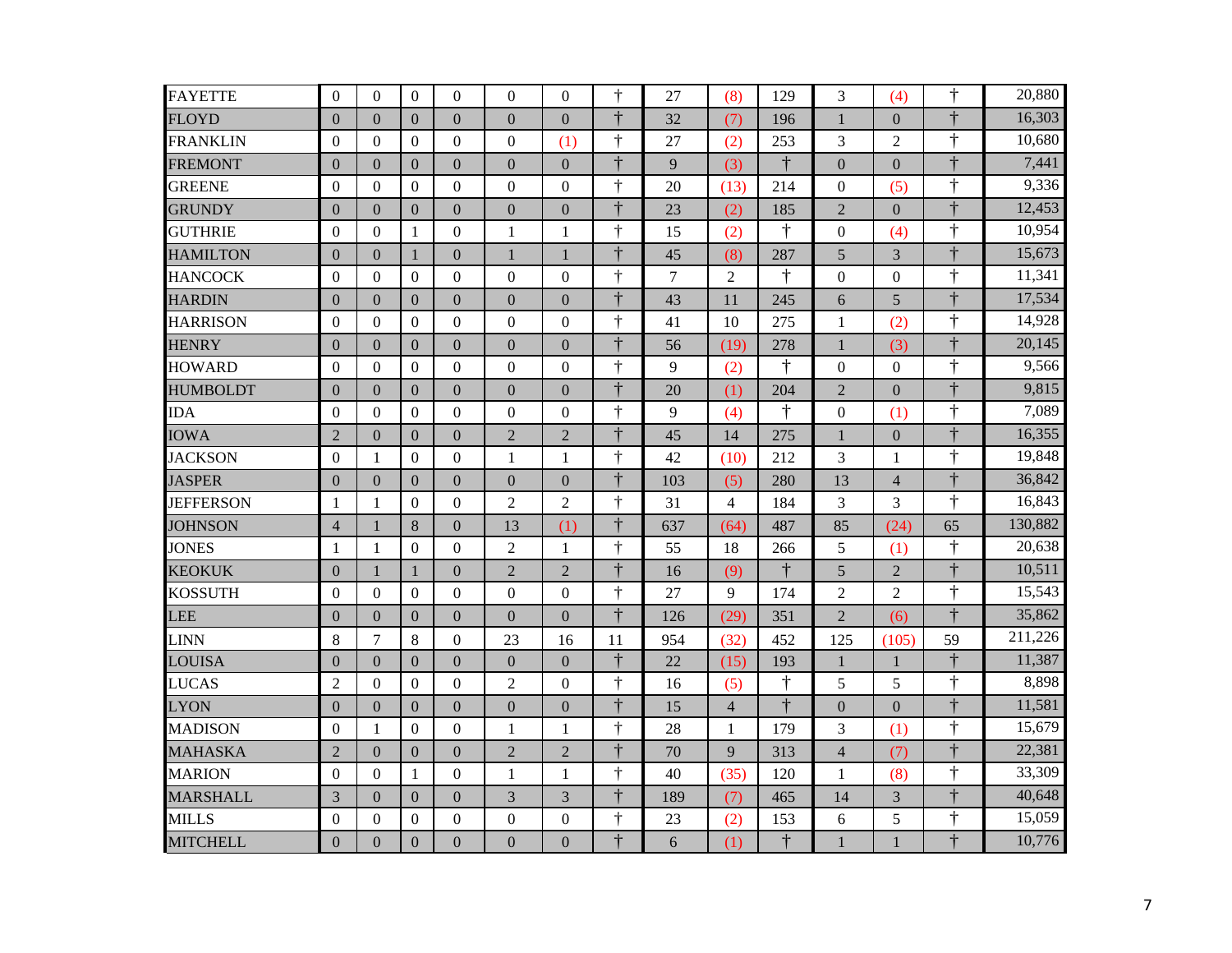| <b>MONONA</b>        | $\theta$         | $\Omega$       | $\Omega$       | $\Omega$         | $\Omega$       | $\Omega$       | $\ddagger$            | 15     | (1)            | $\dagger$  | $\overline{2}$   | $\overline{2}$ | $\dagger$               | 9,243     |
|----------------------|------------------|----------------|----------------|------------------|----------------|----------------|-----------------------|--------|----------------|------------|------------------|----------------|-------------------------|-----------|
| <b>MONROE</b>        | $\overline{0}$   | $\Omega$       | $\Omega$       | $\mathbf{0}$     | $\Omega$       | $\theta$       | $\ddagger$            | 30     | 12             | 376        | $\mathbf{1}$     | $\mathbf{1}$   | $\ddot{\dagger}$        | 7,970     |
| <b>MONTGOMERY</b>    | $\boldsymbol{0}$ | $\Omega$       | $\overline{0}$ | $\overline{0}$   | $\overline{0}$ | $\mathbf{0}$   | $\ddagger$            | 20     | (5)            | 186        | 1                | $\overline{0}$ | $\ddagger$              | 10,740    |
| <b>MUSCATINE</b>     | $\mathbf{1}$     | $\mathbf{0}$   | $\overline{0}$ | $\mathbf{0}$     | 1              | $\overline{0}$ | $\ddot{\tau}$         | 146    | (2)            | 342        | 9                | (11)           | $\ddagger$              | 42,745    |
| <b>O'BRIEN</b>       | $\boldsymbol{0}$ | $\Omega$       | $\Omega$       | $\overline{0}$   | $\mathbf{0}$   | (2)            | $\ddagger$            | 21     | 3              | 146        | $\boldsymbol{0}$ | (2)            | $\ddagger$              | 14,398    |
| <b>OSCEOLA</b>       | $\boldsymbol{0}$ | $\overline{0}$ | $\overline{0}$ | $\boldsymbol{0}$ | $\mathbf{0}$   | $\overline{0}$ | $\ddagger$            | 3      | (6)            | $\ddagger$ | $\mathbf{1}$     | 1              | $\ddagger$              | 6,462     |
| <b>PAGE</b>          | $\overline{0}$   | $\Omega$       | $\Omega$       | $\mathbf{0}$     | $\theta$       | $\theta$       | $\ddagger$            | 46     | (14)           | 289        | 3                | (2)            | $\dagger$               | 15,932    |
| PALO ALTO            | $\overline{0}$   | $\theta$       | $\Omega$       | $\mathbf{0}$     | $\mathbf{0}$   | $\mathbf{0}$   | $\ddagger$            | 15     | 6              | $\dagger$  | $\overline{2}$   | $\overline{2}$ | $\dagger$               | 9,421     |
| <b>PLYMOUTH</b>      | $\mathbf{1}$     | $\Omega$       | $\mathbf{1}$   | $\boldsymbol{0}$ | $\overline{2}$ | $\overline{2}$ | $\ddagger$            | 42     | (24)           | 168        | $\overline{2}$   | $\mathbf{1}$   | $\ddagger$              | 24,986    |
| <b>POCAHONTAS</b>    | $\overline{4}$   | $\Omega$       | $\Omega$       | $\mathbf{0}$     | $\overline{4}$ | $\overline{4}$ | $\overline{\ddagger}$ | 12     | $\overline{3}$ | $\ddagger$ | $\mathbf{1}$     | $\mathbf{1}$   | $\ddagger$              | 7,310     |
| <b>POLK</b>          | 26               | 27             | 14             | $\mathbf{0}$     | 67             | 6              | 16                    | 1,978  | (57)           | 459        | 387              | (206)          | 90                      | 430,640   |
| <b>POTTAWATTAMIE</b> | 3                | $\Omega$       | $\mathbf{1}$   | $\mathbf{0}$     | $\overline{4}$ | 3              | $\ddagger$            | 396    | 9              | 425        | 85               | (7)            | 91                      | 93,158    |
| <b>POWESHIEK</b>     | 1                | $\Omega$       | $\overline{0}$ | $\overline{0}$   | 1              | $\mathbf{1}$   | $\ddagger$            | 51     | (25)           | 270        | 5                | 2              | $\dagger$               | 18,914    |
| <b>RINGGOLD</b>      | $\overline{0}$   | $\overline{0}$ | $\overline{0}$ | $\boldsymbol{0}$ | $\overline{0}$ | $\mathbf{0}$   | $\ddot{\tau}$         | 6      | $\overline{0}$ | $\ddagger$ | $\mathbf 1$      | $\overline{0}$ | $\ddagger$              | 5,131     |
| <b>SAC</b>           | $\Omega$         | $\theta$       | $\Omega$       | $\boldsymbol{0}$ | $\theta$       | $\Omega$       | $\ddagger$            | $8\,$  | (2)            | $\dagger$  | $\mathbf{1}$     | $\mathbf{1}$   | $\ddagger$              | 10,350    |
| <b>SCOTT</b>         | 17               | $\overline{4}$ | 6              | $\mathbf{0}$     | 27             | 19             | 16                    | 945    | 13             | 572        | 146              | (125)          | 88                      | 165,224   |
| <b>SHELBY</b>        | $\mathbf{1}$     | $\Omega$       | $\Omega$       | $\overline{0}$   | 1              | 1              | $\ddagger$            | 20     | 5              | 164        | 1                | (3)            | $\dagger$               | 12,167    |
| <b>SIOUX</b>         | $\boldsymbol{0}$ | $\theta$       | 1              | $\mathbf{0}$     | 1              | $\overline{0}$ | $\ddagger$            | 38     | (7)            | 113        | 3                | (1)            | $\ddagger$              | 33,704    |
| <b>STORY</b>         | 9                | 6              | $\Omega$       | $\overline{0}$   | 15             | 5              | $\ddagger$            | 312    | (9)            | 348        | 33               | $\mathbf{1}$   | 37                      | 89,542    |
| <b>TAMA</b>          | $\theta$         | $\theta$       | $\Omega$       | $\mathbf{0}$     | $\mathbf{0}$   | $\overline{0}$ | $\ddagger$            | 62     | (1)            | 349        | 3                | $\mathbf{1}$   | $\ddagger$              | 17,767    |
| <b>TAYLOR</b>        | $\boldsymbol{0}$ | $\Omega$       | $\Omega$       | $\overline{0}$   | $\mathbf{0}$   | $\Omega$       | $\ddagger$            | 10     | (3)            | $\ddagger$ | $\overline{2}$   | $\overline{2}$ | $\dagger$               | 6,317     |
| <b>UNION</b>         | $\theta$         | $\Omega$       | 1              | $\mathbf{0}$     | $\mathbf{1}$   | $\overline{0}$ | $\ddagger$            | 38     | (5)            | 303        | $\overline{2}$   | $\overline{2}$ | $\frac{1}{1}$           | 12,534    |
| VAN BUREN            | $\mathbf{0}$     | 1              | 1              | $\overline{0}$   | $\overline{2}$ | $\overline{2}$ | $\ddagger$            | 14     | 3              | $\ddagger$ | $\mathbf{0}$     | $\Omega$       | $\dagger$               | 7,570     |
| <b>WAPELLO</b>       | $\boldsymbol{0}$ | $\mathbf{0}$   | $\overline{0}$ | $\boldsymbol{0}$ | $\mathbf{0}$   | (1)            | $\ddagger$            | 260    | 91             | 730        | 35               | 18             | 98                      | 35,625    |
| <b>WARREN</b>        | $\overline{0}$   | $\Omega$       | $\Omega$       | $\boldsymbol{0}$ | $\theta$       | (1)            | $\ddagger$            | 115    | 24             | 249        | 12               | $\Omega$       | $\ddagger$              | 46,225    |
| <b>WASHINGTON</b>    | $\overline{0}$   | $\theta$       | $\Omega$       | $\mathbf{0}$     | $\overline{0}$ | $\mathbf{0}$   | $\ddagger$            | 53     | (2)            | 244        | $\overline{4}$   | (6)            | $\ddot{\dagger}$        | 21,704    |
| <b>WAYNE</b>         | $\boldsymbol{0}$ | 1              | $\Omega$       | $\boldsymbol{0}$ | 1              | 1              | $\ddagger$            | $\tau$ | (4)            | $\ddagger$ | $\mathbf{1}$     | $\mathbf{1}$   | $\ddagger$              | 6,403     |
| <b>WEBSTER</b>       | $\overline{2}$   | $\Omega$       | $\Omega$       | $\mathbf{0}$     | $\overline{2}$ | $\mathbf{1}$   | $\ddot{\dagger}$      | 200    | 37             | 526        | 82               | 47             | 216                     | 38,013    |
| <b>WINNEBAGO</b>     | $\boldsymbol{0}$ | $\theta$       | $\Omega$       | $\overline{0}$   | $\overline{0}$ | $\mathbf{0}$   | $\ddagger$            | 9      | (11)           | $\dagger$  | $\boldsymbol{0}$ | $\theta$       | $\dagger$               | 10,866    |
| <b>WINNESHIEK</b>    | $\overline{0}$   | $\overline{0}$ | $\overline{0}$ | $\mathbf{0}$     | $\overline{0}$ | (1)            | $\ddagger$            | 34     | 10             | 161        | $\overline{2}$   | $\overline{2}$ | $\ddagger$              | 21,056    |
| <b>WOODBURY</b>      | 5                | $\overline{4}$ | 3              | $\overline{0}$   | 12             | 6              | $\ddagger$            | 523    | (36)           | 512        | 89               | 31             | 87                      | 102,172   |
| <b>WORTH</b>         | $\boldsymbol{0}$ | $\overline{0}$ | $\overline{0}$ | $\boldsymbol{0}$ | $\overline{0}$ | $\overline{0}$ | $\ddagger$            | 5      | (3)            | $\ddagger$ | $\boldsymbol{0}$ | (2)            | $\ddagger$              | 7,598     |
| <b>WRIGHT</b>        | $\theta$         | $\Omega$       | $\Omega$       | $\overline{0}$   | $\Omega$       | (1)            | $\ddagger$            | 29     | 4              | 219        | $\mathbf{1}$     | $\mathbf{1}$   | $\overline{\mathbf{r}}$ | 13,229    |
| <b>Total</b>         | 107              | 63             | 56             | $\bf{0}$         | 226            | 85             | 7.4                   | 11,006 | (133)          | 361        | 1,471            | (511)          | 48                      | 3,046,355 |